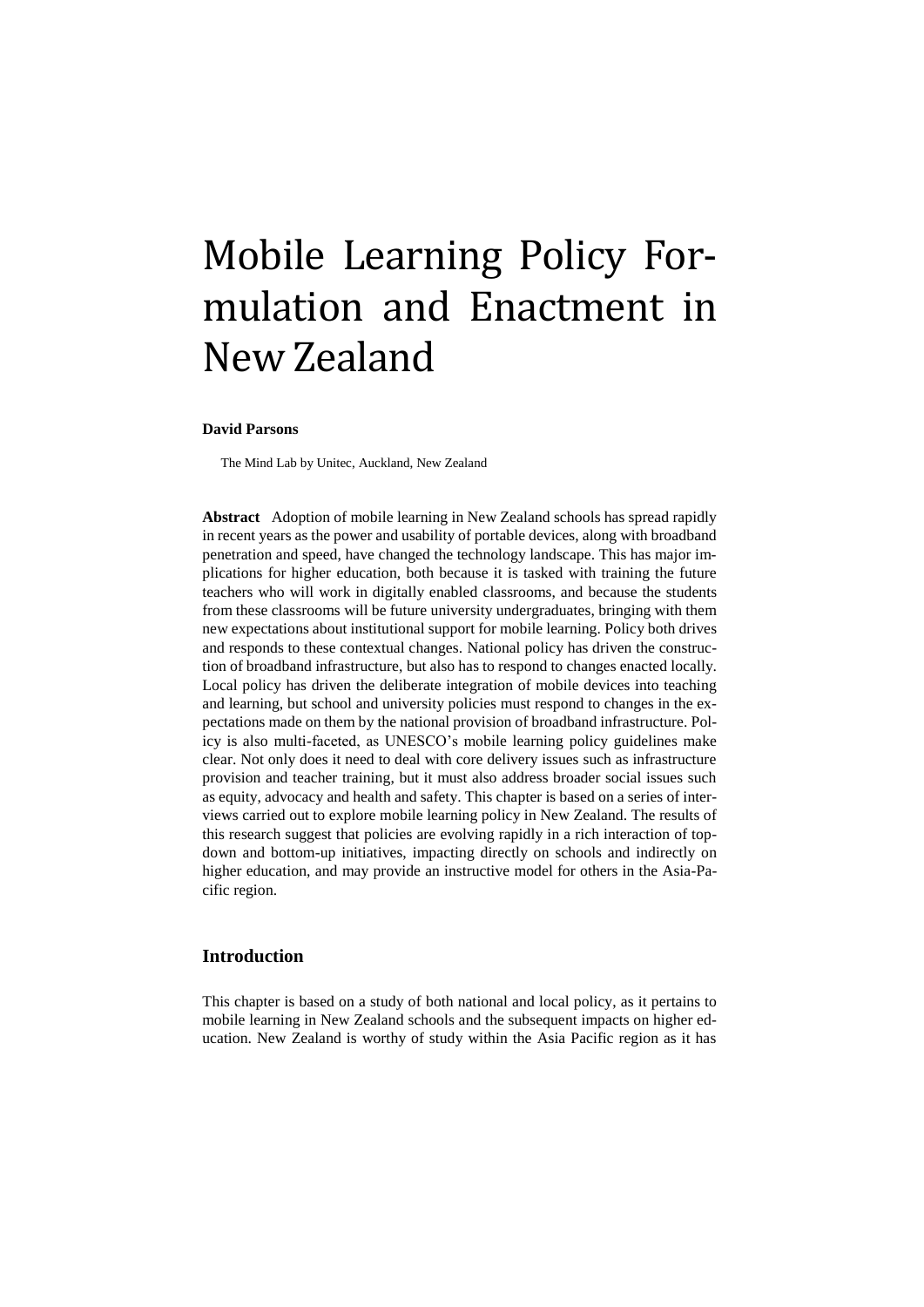taken a proactive approach to the roll out of broadband infrastructure with a specific emphasis on the use of that infrastructure in schools. The aspects of policy discussed are analysed within the scope of the UNESCO (2013) guidelines for mobile learning. Figure 1 summarises the key ideas in these guidelines, mapped to the Mobile Learning Evaluation Framework (Murphy & Farley, 2012.) This framework provides us with some core categories of evaluation within which the UNESCO guidelines may be contextualised. Whilst these two perspectives on mobile learning have somewhat different concerns (namely, evaluation and policy), it can be seen that the main focus of the policy guidelines from the perspective of pedagogy (learning) evaluation is that of equitable access to learning, while from the pedagogy (teaching) evaluation perspective, the policy focus is on the provision of appropriate resources and teacher skills. The technical issues are focused around infrastructure and devices, but also health and safety, while the organisational aspects feature advocacy and policy.

The following sections provide some discussion around the four areas of the mobile evaluation framework, and how they are evident in the scope of this study. In each case, relationships with the UNESCO guidelines are drawn out.

## *Pedagogical (Learning) Issues*

Student perspectives of learning, and what students expect to gain from education, are no doubt complex and varied. Thus when seeking to justify learning, we often focus on current and intended use, leading us to question what kind of world learners are being prepared for. As technology and society rapidly evolve, we are forced to address fundamental questions about education in the  $21<sup>st</sup>$  century. Knowledge production and dissemination is now a distributed and interactive activity, mediated by ICTs, entailing a shift from knowledge production to knowledge configuration (Gibbons, 1998.) A greater level of inclusion in education, particularly higher education, has also been seen in many countries, though simply producing more graduates is not itself a solution to the problem of educating for a changing world (Chang, 2010.) Rather, there is a widely perceived need to provide an education that is somewhat more pertinent to the needs of both individuals and society. An important aspect of this concept of pertinence is the articulation between education and work (Altbach & McGill Peterson, 1999) with the world of work itself moving from the large, long lived organisations of the past to small, often self-started, entrepreneurial enterprises (Vessuri, 1998.) A highly relevant feature of mobile learning is that it links to the increasing mobility of the workforce and the mobile tools that are now an integral part of the enterprise (Udell & Woodill, 2015.)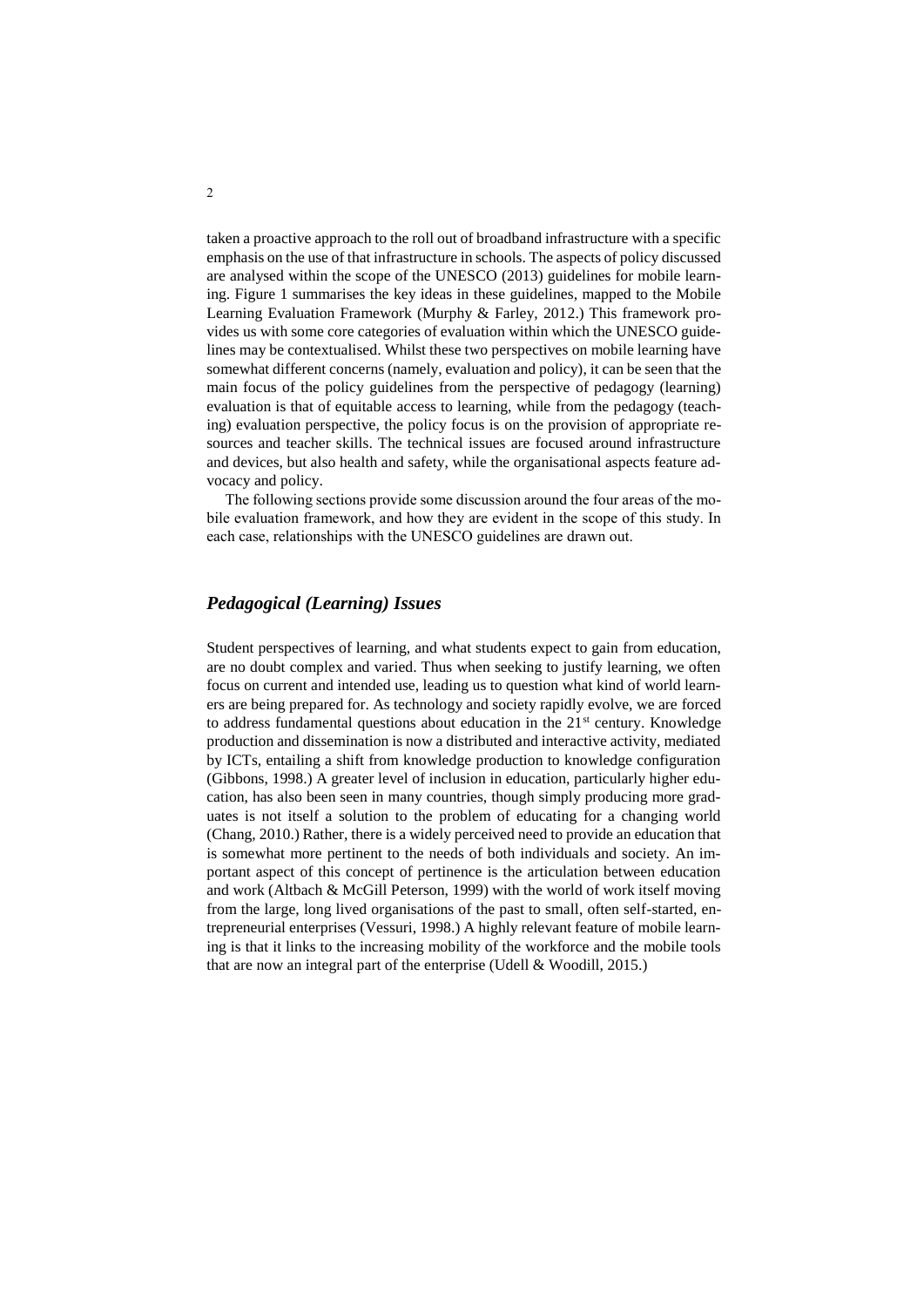#### **Mobile Learning Evaluation UNESCO Mobile Learning** Framework **Guidelines** Incentives for mobile learning content Pedagogical (Learning) including for local groups and languages **Student Perspectives** Learning needs and desires Gender equality for mobile students Current and intended use Demographic and social context Strategies developed to provide equal access for all Pedagogical (Teaching) Teachers trained to incorporate mobile technologies into pedagogical Educator perspective practice Beliefs and pedagogies Critical success factors / barriers Context and learning objectives Curriculum, educational resources and lesson plans available via mobile devices Technical Connectivity options expanded and Processes and policies improved while ensuring equity Organizational barriers Resourcing Mobile technology used to improve Technological context communication and education management Organizational Safe, responsible and healthy use of Institutional strategy / vision mobile technologies Focus and commitment Leadership support Governments create or update Sector context policies related to mobile learning Awareness of mobile learning is

**Fig. 1.** The Mobile Learning Evaluation Framework (Murphy & Farley, 2012) mapped to the UNESCO mobile learning policy guidelines (UNESCO, 2013.)

raised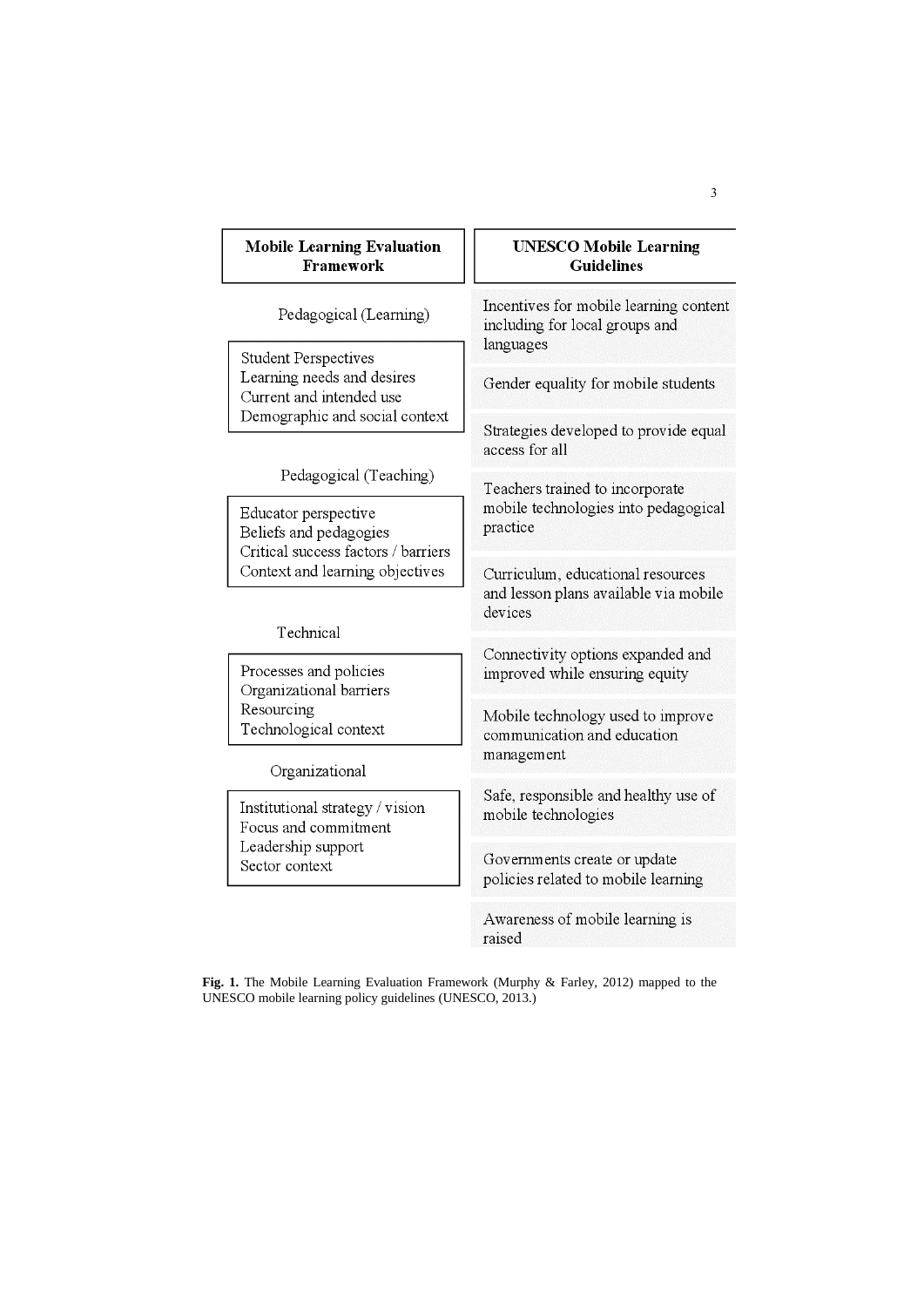Factual knowledge is less important in an information rich environment, but other forms (conceptual, procedural and meta-cognitive knowledge) become thus more important to the learner. The higher levels of the revised Bloom's taxonomy stress the need to analyse, evaluate and create (Krathwohl, 2002) but beyond these cognitive skills today's learners also need cross cultural adaptability (Gibbons, 1998), new media literacies (Partnership for 21st Century Skills, 2011), interpersonal and intrapersonal skills (National Research Council, 2011) and the ability to filter out meaning from the mass of information only recently made available to us (Dede, 2007). Mobile learning tools certainly fit into this context of information richness and subsequent demands on the user.

Even with these ideas about future skills, what opportunities might be on offer for those who graduate from education in the future? What might their future use of mobile learning be? More than 2,000 years ago in 'The Clouds', Aristophanes complained that universities, or "Thinkeries", left students heavily indebted and without practical skills (Roberts & Greteman, 2013.) Perhaps the same issues face graduates today. Furthermore, many of the service sector jobs for average workers in rich countries do not require high levels of education, while technology increasingly automates former skilled service jobs (Chang, 2011.)

In terms of the demographic and social context, like all countries in the Asia Pacific region, New Zealand shares some features in common with other nations, but also has some unique characteristics that reveal how generic policies need to be adapted to local conditions. Cava-Ferreruelaa & Alabau-Muñozc (2006) define the three most important factors for broadband infrastructure availability in a given country (a key enabler for mobile learning) as economic level, level of competition in the telecommunications market and demographic distribution, while Baur, Kim & Wildman (2005) emphasise that state policy also matters. All four factors of demographic and social context impact on issues of equity. Economic level impacts on a nation's ability to fund infrastructure, level of competition impacts on both cost and distribution of infrastructure, while demographic distribution may lead to an imbalance of opportunity between urban and rural learners. These factors vary widely across the Asia-Pacific region, and it is therefore the role of state policy to adapt these factors to the local context.

New Zealand is a developed Organisation for Economic Co-operation and Development (OECD) nation, yet is agrarian and remote, with a small but diverse population that is highly concentrated in a few areas. To service this population, there is an aggressive national programme of ultra-fast broadband rollout currently in progress, and due to be completed by 2019 (Chorus, 2015). The use of this infrastructure within education is an important component of the overall investment, and is a target of state policy. The components of the UNESCO Mobile Learning Policy Guidelines that are mapped in Figure 1 to the pedagogical (learning) aspects of the evaluation framework stress that the most important driver for policy implementation is to ensure equity of access, across all demographics, genders and cultures.

4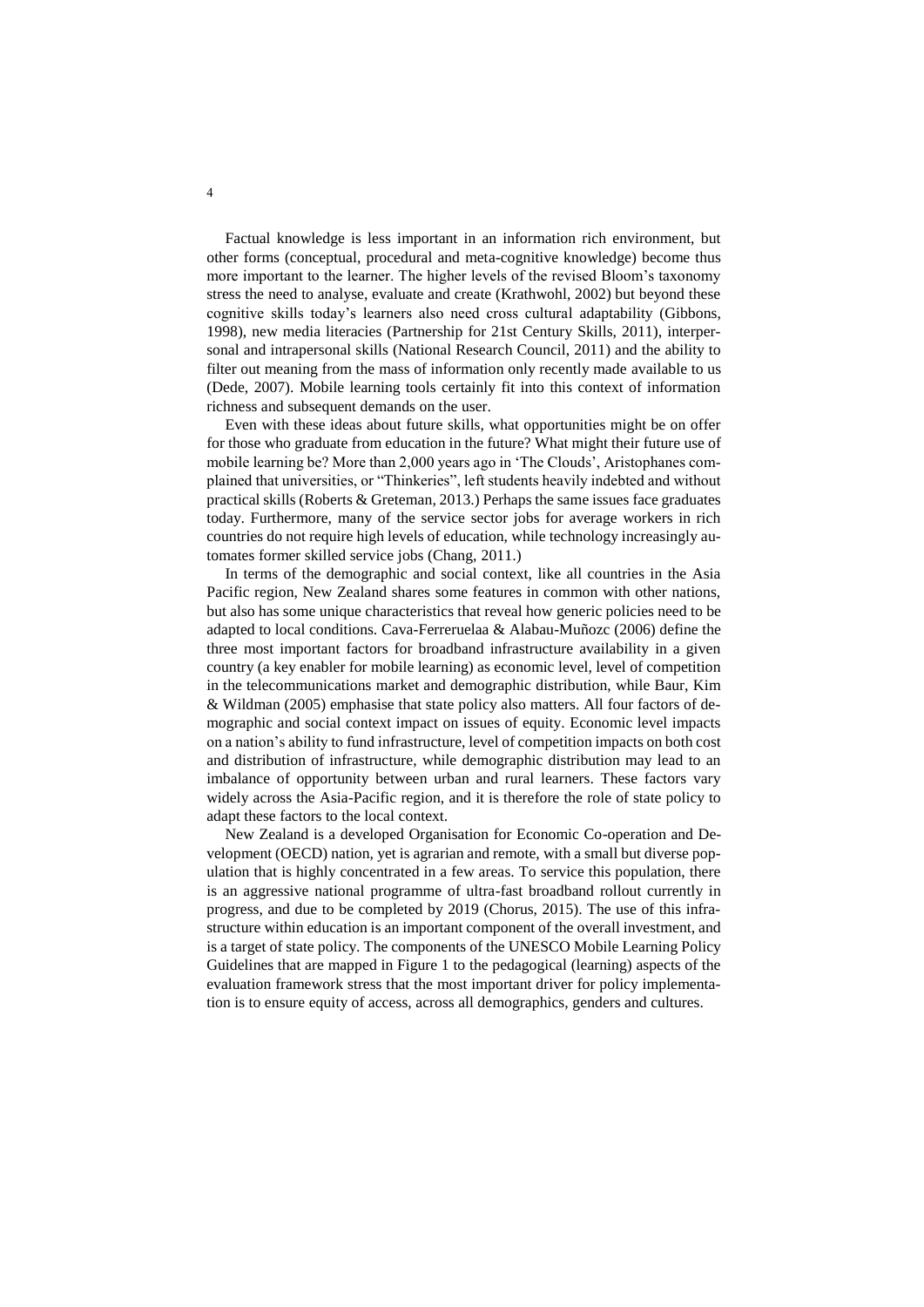## **Pedagogical (Teaching) Issues**

From the educator's perspective, it has been claimed that high speed internet connections improve collaboration between teachers, parents and students, provide more efficient administration, better assessment tools, and development of sharable e-learning resources, all of which support teachers in meeting their objectives (Crown Fibre Holdings, 2013.) A British Educational Communications and Technology Agency (Becta) study suggested that teachers may see more returns from ICT in planning, preparation and administration than in teaching, though broadband was seen as a major factor in increasing collaboration between teachers, while the wider policy target is to improve pupils' learning, but innovations have to reach a tipping point before benefits accrue (Condie & Munro, 2007.)

One of the main barriers to transforming beliefs and pedagogies towards mobile learning is the capability costs for staff, who have to invest their own time in bringing plans and strategies to fruition to see positive returns from ICT investment (Twining, 2002.) Teachers need to be supported in their training to integrate mobile technologies into their teaching. Indeed, UNESCO (2013) suggests this investment is more important than the investment in the technology platform. Nevertheless, for mobile learning to be viable within a learning environment, there are a number of critical success factors that must be in place to support teachers. There must be access to mobile devices, the support of a suitable wireless broadband infrastructure, appropriate learning content available for mobile platforms, and appropriate skills and procedures in place to support teachers in transitioning their pedagogy. This is further supported in the UNESCO guidelines by the provision of teaching resources made available for mobile devices.

## *Technical Issues*

A major component of ICT investments internationally is educational broadband. For example, the goals of the Digital Agenda for Europe include enhancing digital literacy, skills and inclusion (European Commission, 2013.) In the Asia-Pacific region, Australia has recently engaged in significant debate about the development of broadband. While Australia is a single nation, nevertheless not all policy is from central government, given the roles of state and territory administrations. In both cases, there is concern that these parts of the world are losing their leadership in broadband provision. New Zealand's structure is relatively simple, thus policy may be easier to formulate and enact.

However, processes and policies are still constrained by economic, commercial and geographical challenges. What lessons, then, might other nations in the Asia Pacific region learn from the Australasian experience? Perhaps one aspect is the contrasting political attitude towards broadband rollout evident between Australia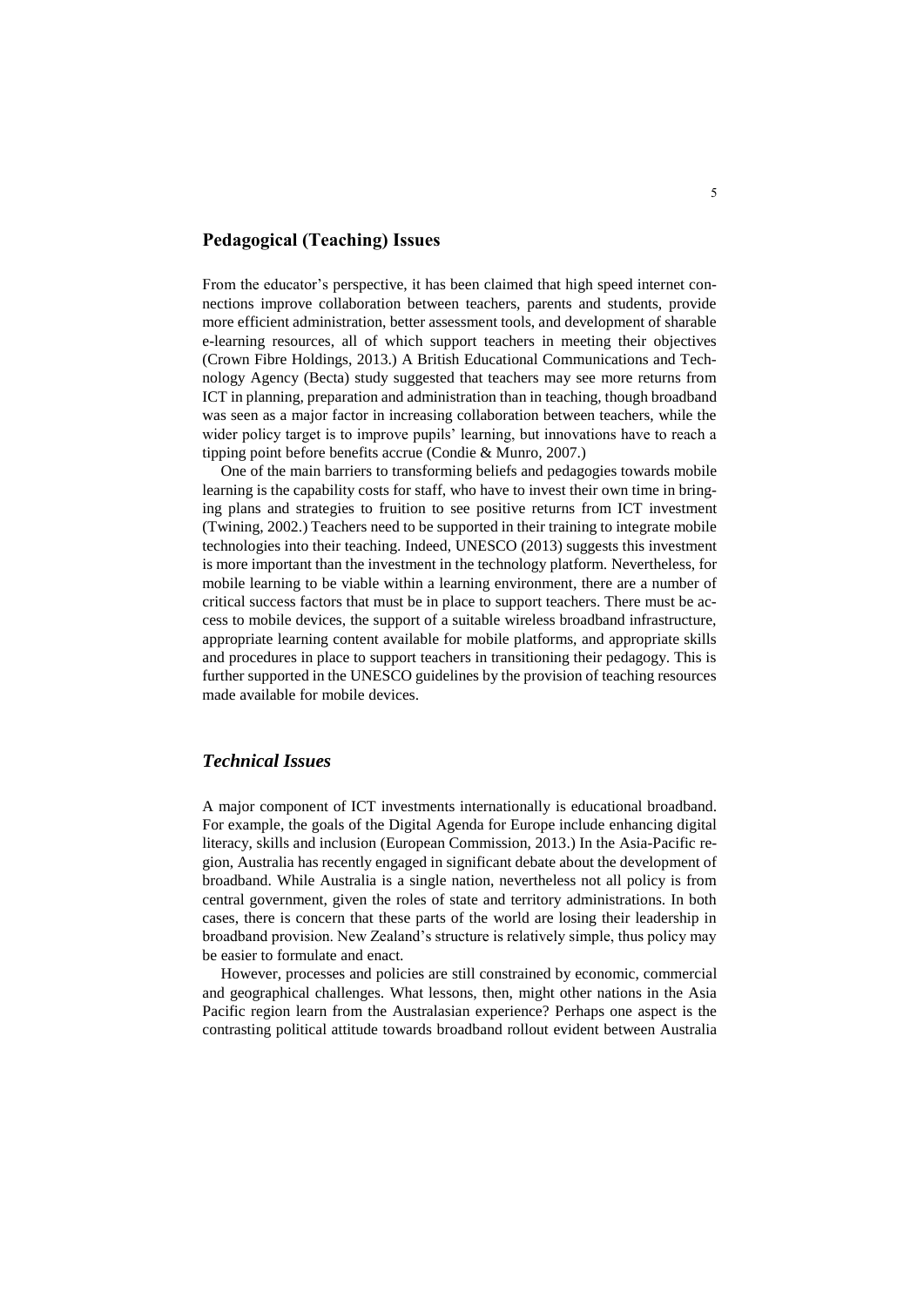and New Zealand. While New Zealand is well on the way towards a comprehensive broadband nationwide infrastructure based on consensus, the Australian National Broadband Network (NBN) faces a more difficult challenge and political dissent (Coalition, 2013.)

Cava-Ferreruelaa & Alabau-Muñozc (2006) described New Zealand's past strategy as 'soft-intervention', relying mostly on the market, rather than medium-intervention strategies that address potential market failure in reaching rural areas by pricing more publicly funded infrastructure. Some nations have engaged in hardintervention strategies where broadband provision is state directed. Perhaps one lesson from the New Zealand experience is that a more recent move from soft to medium intervention has seen major progress in educational broadband provision. In terms of the technological context, as part of the general roll out of ultra-fast broadband capability (UFBB), 97.7 per cent of schools and 99.9 per cent of students will receive UFBB, with the remaining 2.3 per cent of schools in remote areas given wireless or satellite services (Ministry of Education [MoE], 2013). Such policies can overcome organisational barriers by supporting a common approach to mobile technologies while providing external resources. In terms of the UNESCO guidelines, they can help ensure equity of connectivity, while providing the mobile tools for communication and education management.

# *Organisational Issues*

Mobile learning policy does not operate within a vacuum but within the broader contexts of national and international education systems and policies. Some countries have focused on lifting participation and/or quality of teaching in science, technology, engineering and mathematics (STEM) education. The direct aim of such policies is a larger STEM workforce, while indirect aims may include increasing relative rankings such as the OECD's Programme for International Student Assessment (PISA.) By such means, institutional strategy and vision is often a reflection of national policy. The injection of ICT into education supposedly holds the promise of a well-educated workforce with relevant, 21st century skills, driving nations towards higher OECD rankings and increased economic growth. Targets such as these can enable focus and commitment to innovative approaches such as mobile learning but, as the UNESCO guidelines point out, this should not be at the expense of the safe, healthy and responsible use of such technologies. In New Zealand, with the support of leadership within the Ministry of Education, government policy is enabling schools to access an increasing range of online tools, services and content to aid the delivery of education, underlining the important role identified by UNESCO of governments creating or updating policies related to mobile learning.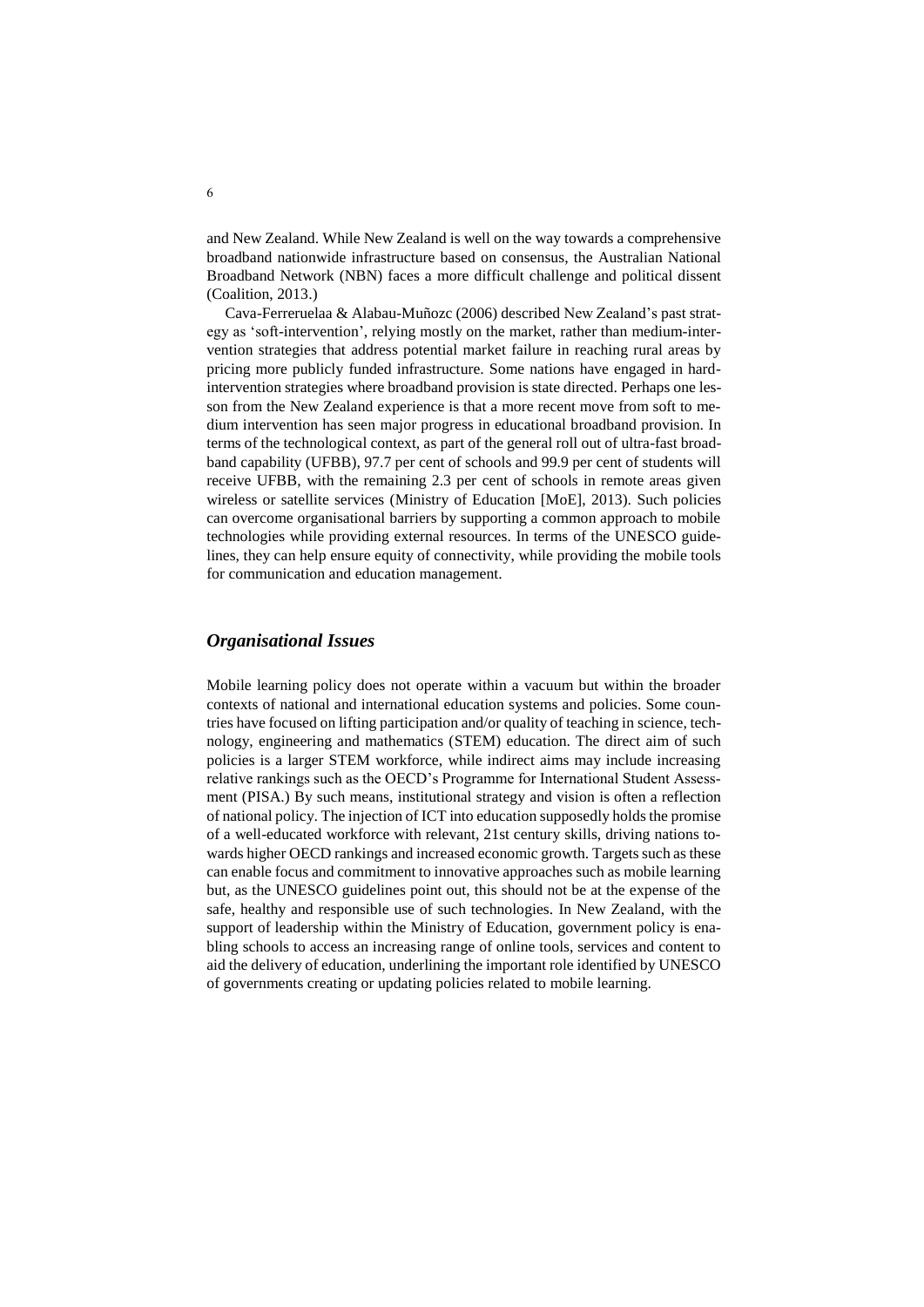## *Description of the Study*

The study used for this chapter was based on a series of stakeholder interviews with representatives of education policymakers, both national and local, with a role to play in the implementation of mobile learning. The main question addressed in the study was: 'How is mobile learning policy formulated and enacted in New Zealand schools?' A further sub question was: 'What are the likely impacts of school policies on mobile learning in higher education?' In order to address these question, ten stakeholders were interviewed, including representatives of the New Zealand Ministry of Education, ICT professional bodies, service providers, researchers from higher education and schools. Given the high profile given to investment in ICT infrastructure internationally, and common questions about the role of mobile technologies in schools, this chapter should provide insights into how generic policy is adapted to meet local conditions that can be applied in higher education.

# **Results**

The results presented here are based on a content analysis in NVivo of free text data, using an axial, hierarchal coding scheme based on constructs from the Mobile Learning Evaluation Framework and the UNESCO Mobile Learning Policy Guidelines. Repeating ideas within these constructs were grouped into emergent themes as the data was iteratively coded. Table 1 shows the number of responses under each of these themes.

| <b>Evaluation Frame-lines</b><br>work | Mobile Learning UNESCO Mobile Learning Guide-Themes                                                                        |                                 | Number<br>of repeat-<br>ing ideas |
|---------------------------------------|----------------------------------------------------------------------------------------------------------------------------|---------------------------------|-----------------------------------|
| Pedagogical<br>(Learning)             | Incentives for mobile learning con-Cost<br>tent including for local groups and                                             |                                 | 3                                 |
|                                       | languages                                                                                                                  | Quality                         | $\overline{2}$                    |
|                                       | Gender equality for mobile stu-<br>dents.                                                                                  | Gender divides in wider society | $\overline{4}$                    |
|                                       |                                                                                                                            | Influence of device ownership   | $\overline{2}$                    |
|                                       |                                                                                                                            | Socio-economic context          | 3                                 |
|                                       | Strategies developed to provide<br>equal access for all                                                                    | <b>BYOD</b> Models              | 3                                 |
|                                       |                                                                                                                            | Non-BYOD models                 | 3                                 |
| Pedagogical<br>(Teaching)             | Teachers trained to incorporate<br>mobile technologies into pedagogi-<br>cal practice                                      | Digital skills                  | 9                                 |
|                                       |                                                                                                                            | Institutional change            | $\overline{4}$                    |
|                                       | Curriculum, educational resources Sharing mechanisms<br>and lesson plans available via mo- Creative rights<br>bile devices |                                 | 8                                 |
|                                       |                                                                                                                            |                                 | $\overline{2}$                    |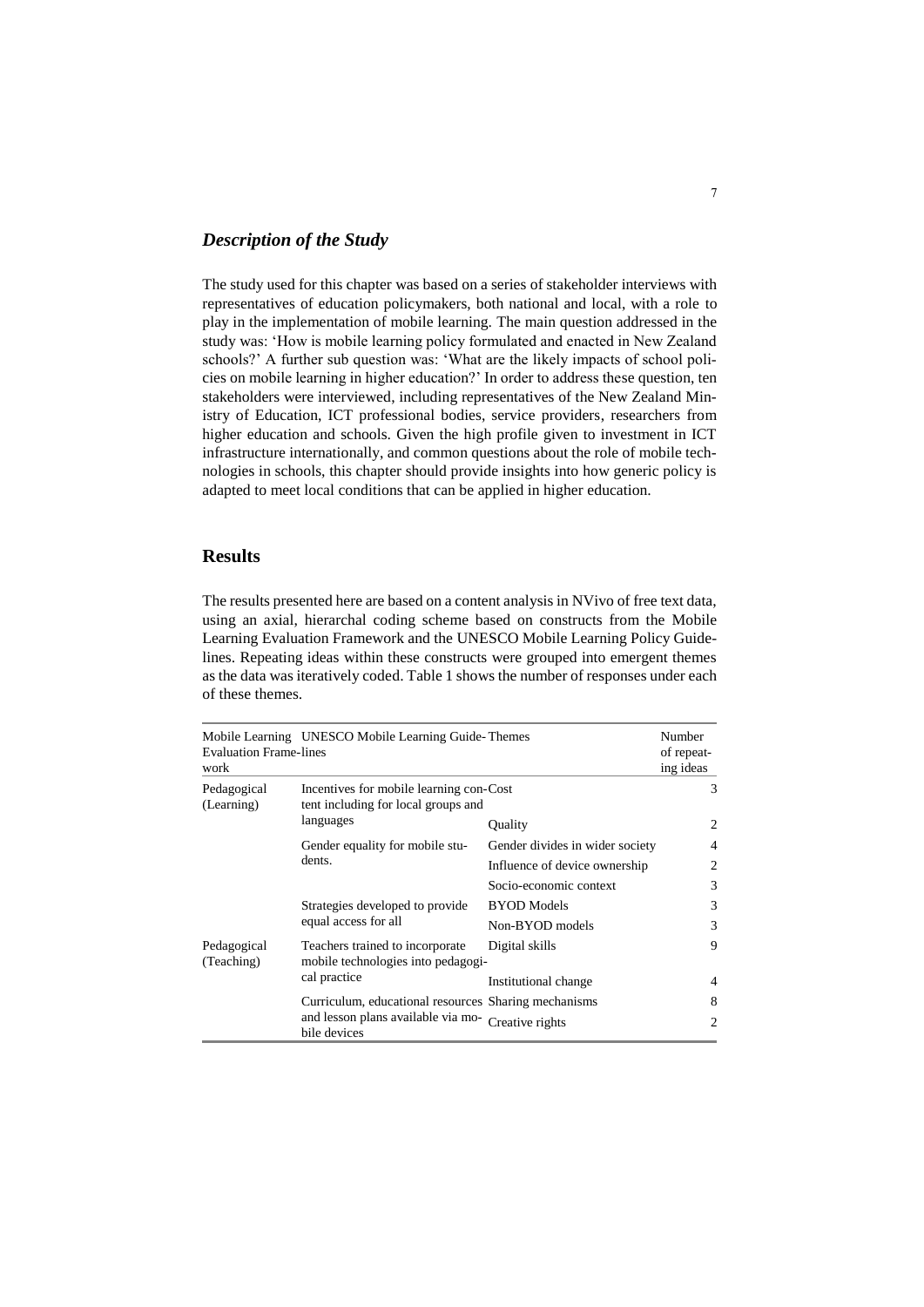| Technical      | Connectivity options expanded and Equity characteristics<br>5                                |                                                            |                |
|----------------|----------------------------------------------------------------------------------------------|------------------------------------------------------------|----------------|
|                | improved while ensuring equity                                                               | Equity implementation                                      | 6              |
|                | Mobile technology used to im-<br>prove communication and educa-<br>tion management           | Continuity of service in a disas-<br>ter                   | 3              |
|                |                                                                                              | Efficient use of mobile services<br>in disaster situations | 3              |
|                | Safe, responsible and healthy use<br>of mobile technologies                                  | Digital citizenship                                        | 6              |
|                |                                                                                              | Potential health risks                                     | 5              |
| Organisational | Governments create or update poli-Global vs. local policy<br>cies related to mobile learning |                                                            | 2              |
|                |                                                                                              | Philosophical viewpoints                                   | 2              |
|                | Awareness of mobile learning is<br>raised                                                    | Raising awareness                                          | $\overline{4}$ |
|                |                                                                                              | Advocacy roles                                             | 3              |

Table 1. Number of coded responses in core constructs and themes that emerged from the analysis.

# *Pedagogical (learning) themes*

## **Incentives to develop learning content**

Themes related to incentives for developers to build learning content specifically for mobile devices, including for local groups and languages, centred mainly on the conflicting pressures of cost and quality. The issue of local languages is important in many countries across the Asia Pacific region, not least because of the predominance of English teaching and learning materials in countries where English is not the first language. Fishman (2007) stresses the role of technology in sustaining indigenous languages. New Zealand has three official languages; English, the indigenous Māori language and New Zealand Sign Language. Support for Māori language learning is of strategic importance to education in New Zealand (Māori Language Commission, 2000) and significant efforts have been made to develop mobile learning tools for the Māori language (McKenzie, 2014.)

In their responses, the interviewees highlighted the issues of cost versus quality (including local relevance.) There are clearly a number of forces at play in this area which make for complex decision making. On the one hand, the move towards everyone publishing themselves using social media and Web 2.0 tools has led to a common perception that content should be free.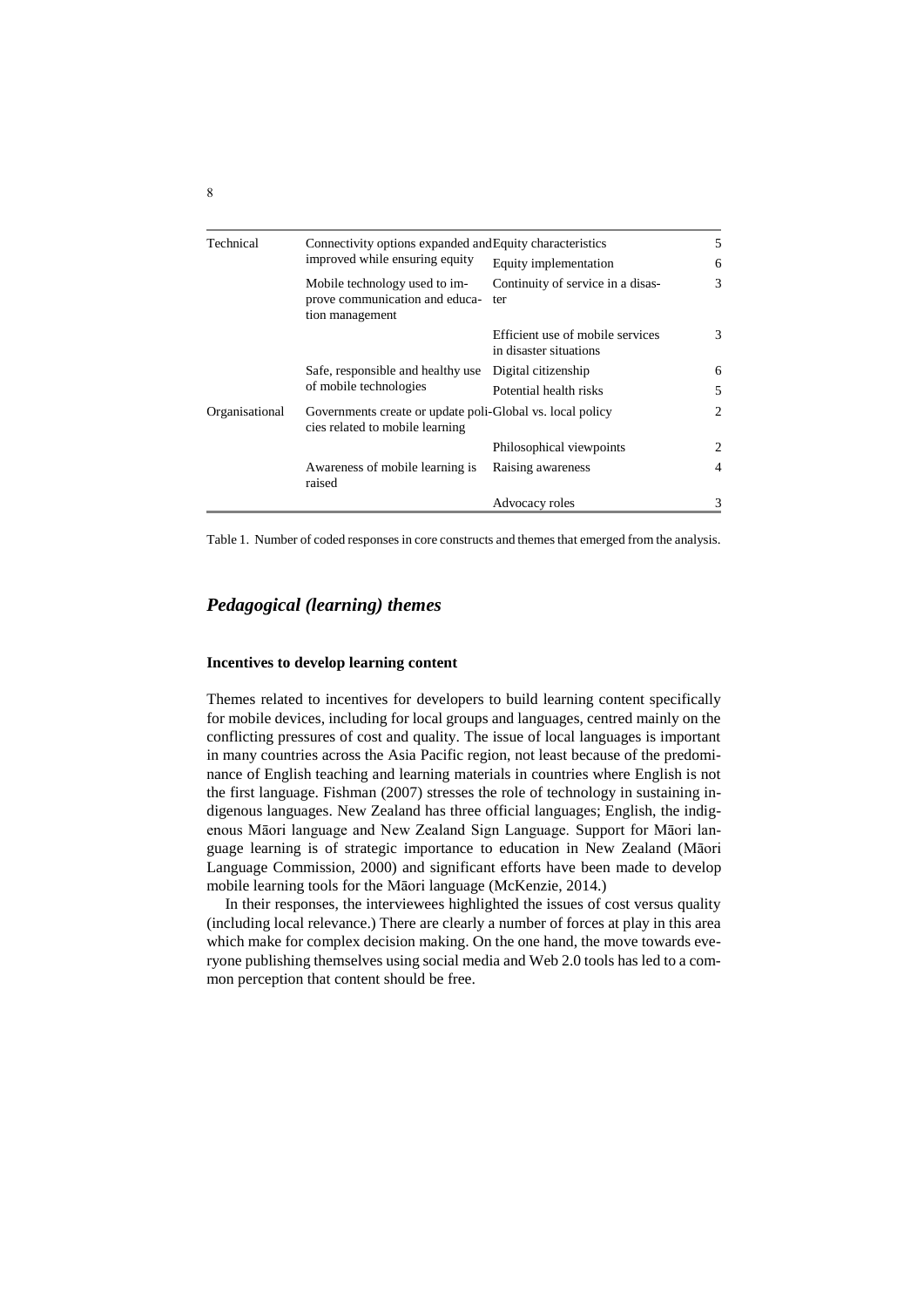"People have the mind-set that you can get everything for nothing…it's not that people can't afford it but we become accustomed to thinking it's like air, why would you pay for it?" – School

However, a problem with free resources is that they often lack the quality control processes that would be put in place by a professional publishing house.

"If you look back at the current model of producing resources…what comes out the other end is something that's suitable for lots of people. When you've got an individual producing something…those checks and balances are not in there." – School

Perhaps as a result of the competition between free and purchased content, and the pressures on traditional publishers to compete by migrating their content to digital formats, new online forms of content delivery have become relatively more expensive:

"The school has a \$10,000 spend a year, say, on textbooks, where we get five years of use. The model the publishers are talking about at the moment is 'we'll give you access to our textbook for one year and then it disappears', which adds up to a lot more than \$10,000, much more expensive." – School

Thus there are competing pressures in the area of content generation, and it is clear that market forces alone may not deliver all that is required. This is particularly true where minority culture and languages need to be sustained and promoted. This may mean that targeted incentives will be required to support digital content in minority languages, if market forces will not deliver these resources.

"From an equity perspective…maybe there needs to be some incentives for content developers and producers to deliver in as many languages as the world thinks is appropriate." – Crown Agency

One role that higher education institutions can provide is in supporting the development of innovative mobile learning tools for indigenous language learning through research projects. There are several such examples from New Zealand that support Maori language learning (e.g. McKenzie, 2014; Crow & Parsons, 2015.)

## **Gender equality**

Three themes emerged under the construct of gender equality; gender divides in wider society, the influence of device ownership and the socio-economic context.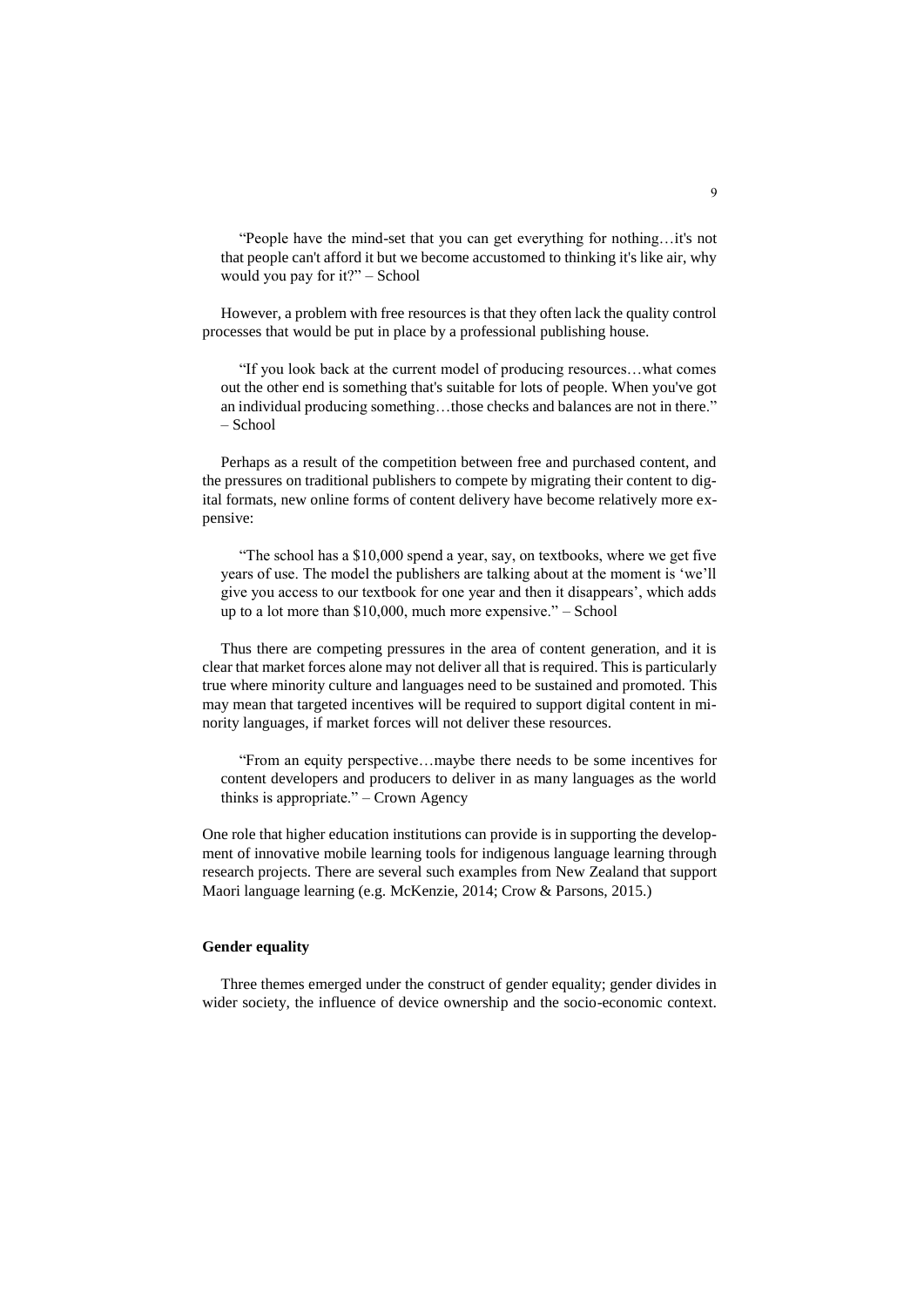Although there was a recognition that female students were in some contexts outperforming males, gender inequality in wider society once students leave school and enter the workforce was highlighted by some of the interviewees.

"At a senior management level, the fortune 100 technology companies, less than 12 or 13 CEOs are female, 10% roughly, whereas I know at that level there's got to be women in industry who are capable." – Industry Organisation

This issue is of course not confined to the boardroom; "The lack of women in leadership positions is only a reflection of the low numbers of women in the sector overall" (Henderson, 2014 unpaged.) A study of ICT training in the UK suggested that education alone will not address the masculine norms of the IT industry, and will thus not remove barriers to participation (Gillard, Mitev & Scott, 2007.)

This issue is particularly evident in engineering and science, and higher degrees; "Efforts to increase mathematics and science performance among girls…can promote gender equality even further in education." (OECD, 2012 p.4.)

"[we need] to make things more open for women to get involved in coding and application software development." – Ministry of Education

One area where perhaps there are indications of progress in these facets of gender inequality is the issue of device ownership. The introduction of BYOD into schools has addressed some aspects of the digital divide through access to ICTs. with some of the interviewees noting the effect in the classroom of each child having their own device, removing any digital access divide that might have previously existed.

"All the girls having digital device…being in charge" – Local Government Organisation

Ownership of digital devices was also seen as a means of overcoming stereotypes around images of ICT users. Possession of ICT is "not only a matter of material resources but also of the attractiveness of this technology and the necessary skills to use it among people of different age and gender" (van Dijk & Hacker, 2003 p.319). The potential attractiveness and new affordances of mobile technology, specifically to female students, compared to older industrial images of technology, was noted in some of our interviews.

"It is different with something like mobile technology which is I guess 'cleaner' and maybe lends itself to more visual thinking" - School

Notwithstanding the above, the socio-economic context emerged as an important theme in this construct. A common response from the interviewees was that in New Zealand schools, gender inequality was not a distinct challenge, at least when compared to socio-economic inequalities, which were generally seen as more pressing.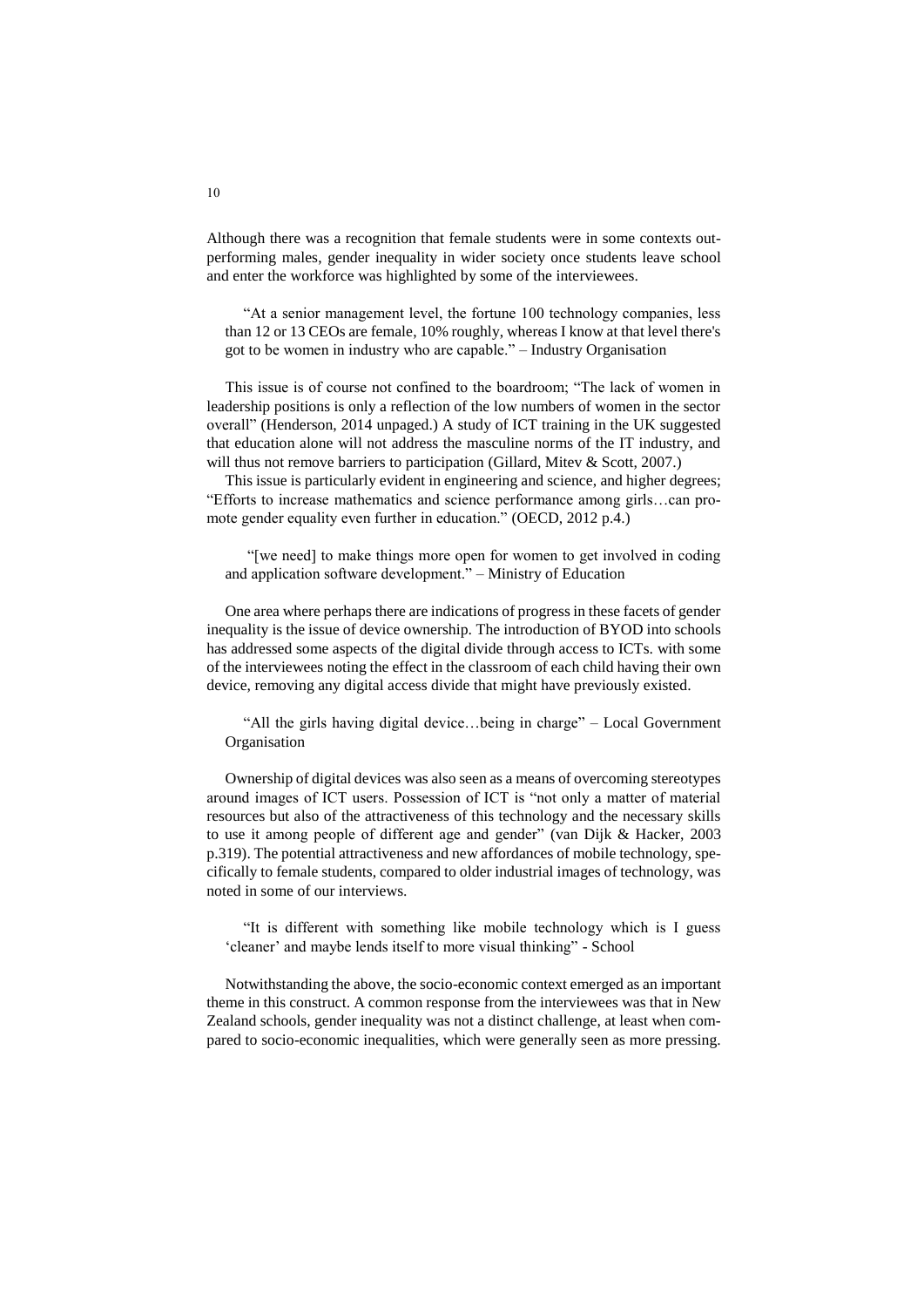Indeed it is recognised from previous research that gender inequality in information technology in education varies from country to country (Reinen & Plomp, 1997.) Higher education institutions in Asia Pacific nations might usefully apply a similar analysis to their own circumstances.

## **Strategies developed to provide equal access for all**

The themes in this construct, which relate to devices rather than connectivity, split into two clearly demarcated models, the Bring Your Own Device (BYOD) model and alternatives that require some provision by education provider, government or other body. The type of provision of mobile devices will have an effect on the nature of the activities that can be undertaken using them (Wenmouth, 2015.) Thus decisions need to be made about the purpose of a BYOD programme when deciding on what types of device should be allowed, recommended or mandated. Having an open policy may potentially lead to difficulties in effectively delivering the curriculum.

"You may paint yourself into a corner if you've not got a good enough device. Does that mean that the teaching has to go to the lowest common denominator?" – Commercial Service Provider

However, the main issue of BYOD is an economic one, so schools and universities may feel the need to allow a mix of devices for financial reasons.

"BYOD has got a bad name …. the schools call it 'device for learning' just because it seems to have got negative connotations…parents have to pay for a device" - Commercial Service Provider

While BYOD approaches come with their own challenges, alternative models, where devices are controlled and managed by the school, may result in a lack of flexibility, and excessive management demands on the school's ICT support infrastructure.

"You buy the computer from the school, it's a specific model, it gets attached to the domain. That's not BYOD any more, that's a domain computer and it's controlled by the school" - Commercial Service Provider

One positive development as schools group together into larger clusters to negotiate procurement is that some economies of scale or even marketing power may become evident.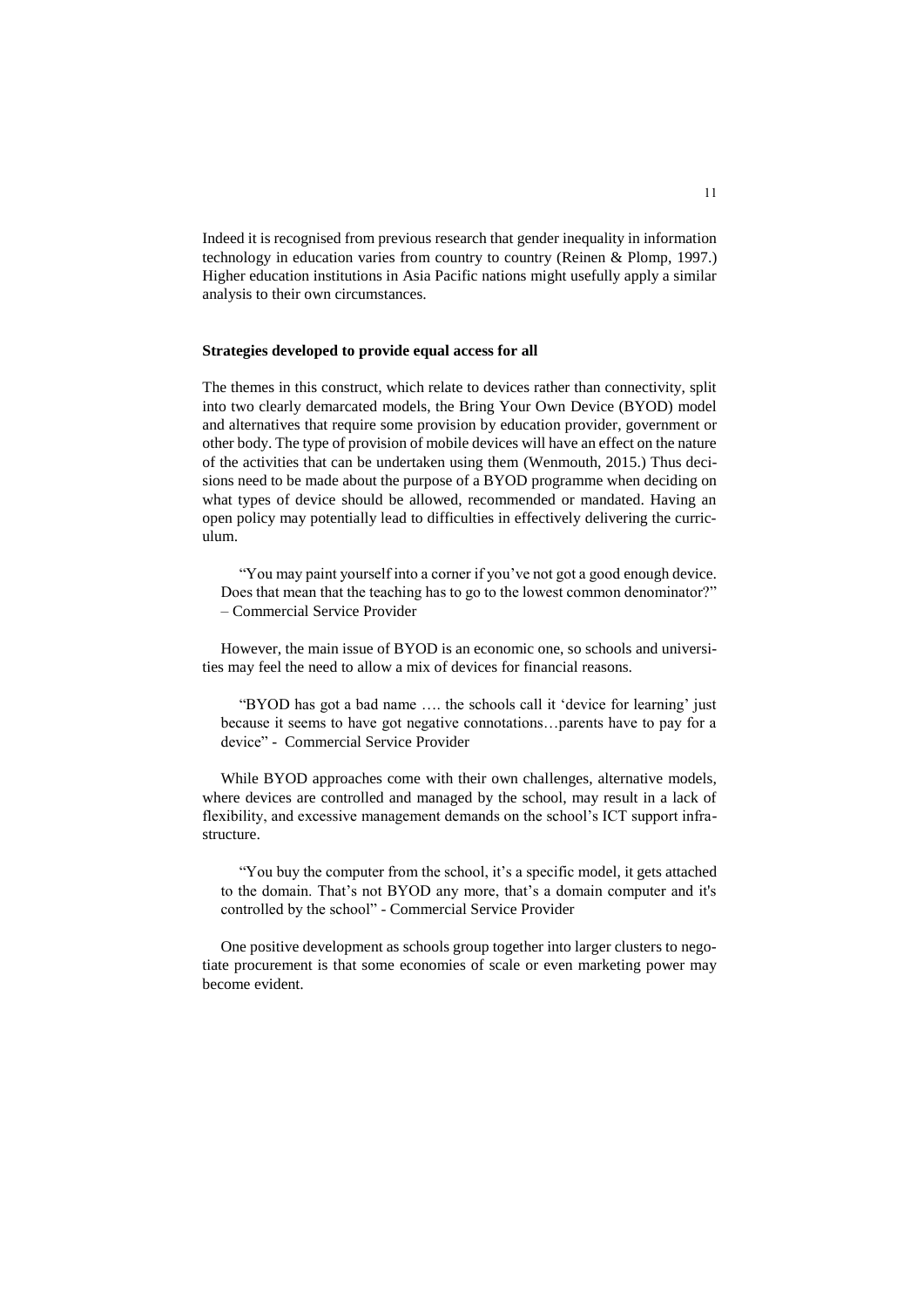"We purchase more devices per year than [large individual schools] do and we have…Apple come to us saying can we loan you 2 classes of iPads because you're not using our devices" – Educational Trust

The analysis of this theme reveals that there are a number of different access models, and that cost issues may impact on parents, students and teachers in different ways, with no single model providing all the answers. While students in higher education are increasingly likely to have mobile devices of their own, this can raise some negative issues around BYOD in terms of equality of opportunity to perform learning tasks with different types of device. Similar challenges arise when integrating a range of different devices with a single institutional infrastructure.

# *Pedagogical (Teaching) Themes*

### **Teacher training with mobile technologies**

The most immediate impact that moves towards mobile learning in schools have on higher education are the new expectations on teacher training programmes. New teachers have to be trained to teach in classrooms that have been transformed by mobile learning. Otherwise they risk entering the classroom unprepared for what is expected of them by today's students.

"[students] seriously speak out now about how frustrating it is to have a teacher come in front of them…and not know how to run a digital learning environment for them." – Educational Researcher

Exploring the theme of digital skills of new teachers, common assumptions about them having good digital skills due to being 'digital natives' may be incorrect. In fact, new student teachers are likely to enter (and possibly leave) their professional education with traditional, conservative views of teaching, and poorly developed digital skills, despite their familiarity with social media.

"You get the new grads who come in and, because they're on Facebook all the time, think they know all there is to know" - Educational Trust.

"[new teachers are] good at the social media, games that sort of thing, as are all young people that we employ probably, but actually using it in a more constructive way needs training"- School

Teachers now need to know at least some basics of technical problem solving to help their students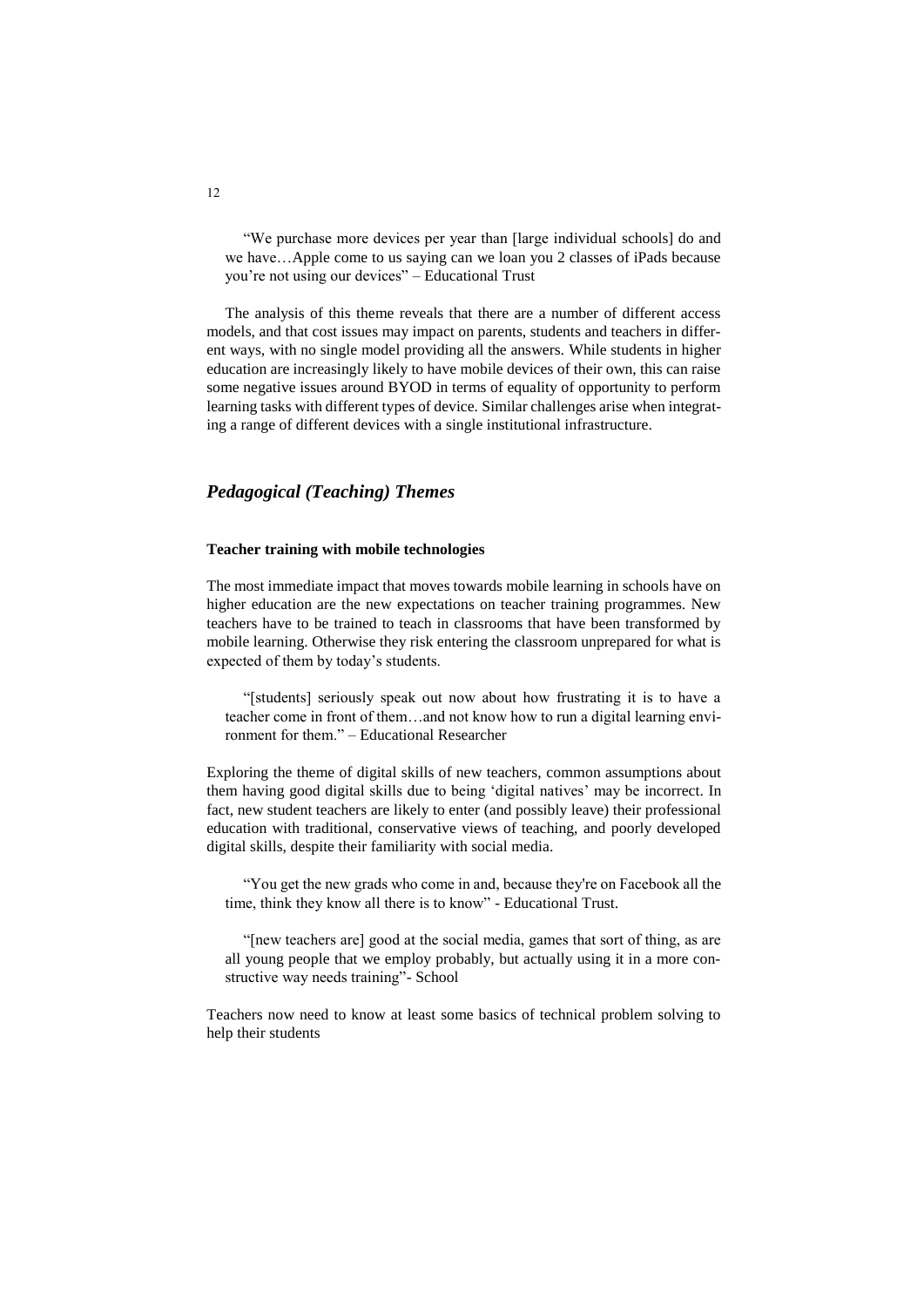"Probably the most important thing if they are actually going to be teaching it is that they actually know how it works on the mobile side of things they become the first line of support" – Commercial Service Provider

However, technical usage alone is not enough for mobile pedagogy. Knowing how to leverage the devices for teaching and learning is even more essential.

"They're not reinventing the wheel, they're trying to make stuff relevant to the way they're teaching, the way they use the devices which, doesn't mean always pick someone else's video" – Commercial Service Provider

The other main theme identified under this construct was institutional change, i.e. higher education institutions beginning to adapt to the new demands of the workplace for their teaching graduates. Some innovations intended to address this were identified.

"We've taken 10 beginning teachers … they are going through a digital immersion programme" - Educational Trust

"The new Masters of Teaching for instance, that this university's just begun as a pilot, one of the underpinning things is about digital literacy" - Educational Researcher

From these concepts, a theme of institutional change emerged to balance the rapid evolution of digital skills requirements in the teaching profession. In particular, it can be seen that new concepts in teacher education are being developed. However, these developments appeared piecemeal from the responses of the interviewees. A more integrated approach would seem to be required to ensure that all higher education institutions tasked with the training of teachers are fully aware of the digital fluency required of newly qualified teachers entering the contemporary classroom.

Baran's (2014) critical review of the literature on mobile learning in teacher education noted areas that need further development include transforming teacher education practices with theoretically sound approaches, going beyond the tools to explore the pedagogical benefits of mobile learning within specific subject areas and developing new models for teachers' professional development using mobile learning.

#### **Educational resources available through mobile devices**

Two main themes emerged within the construct that curriculum, educational resources and lesson plans should be made available to teachers via mobile devices.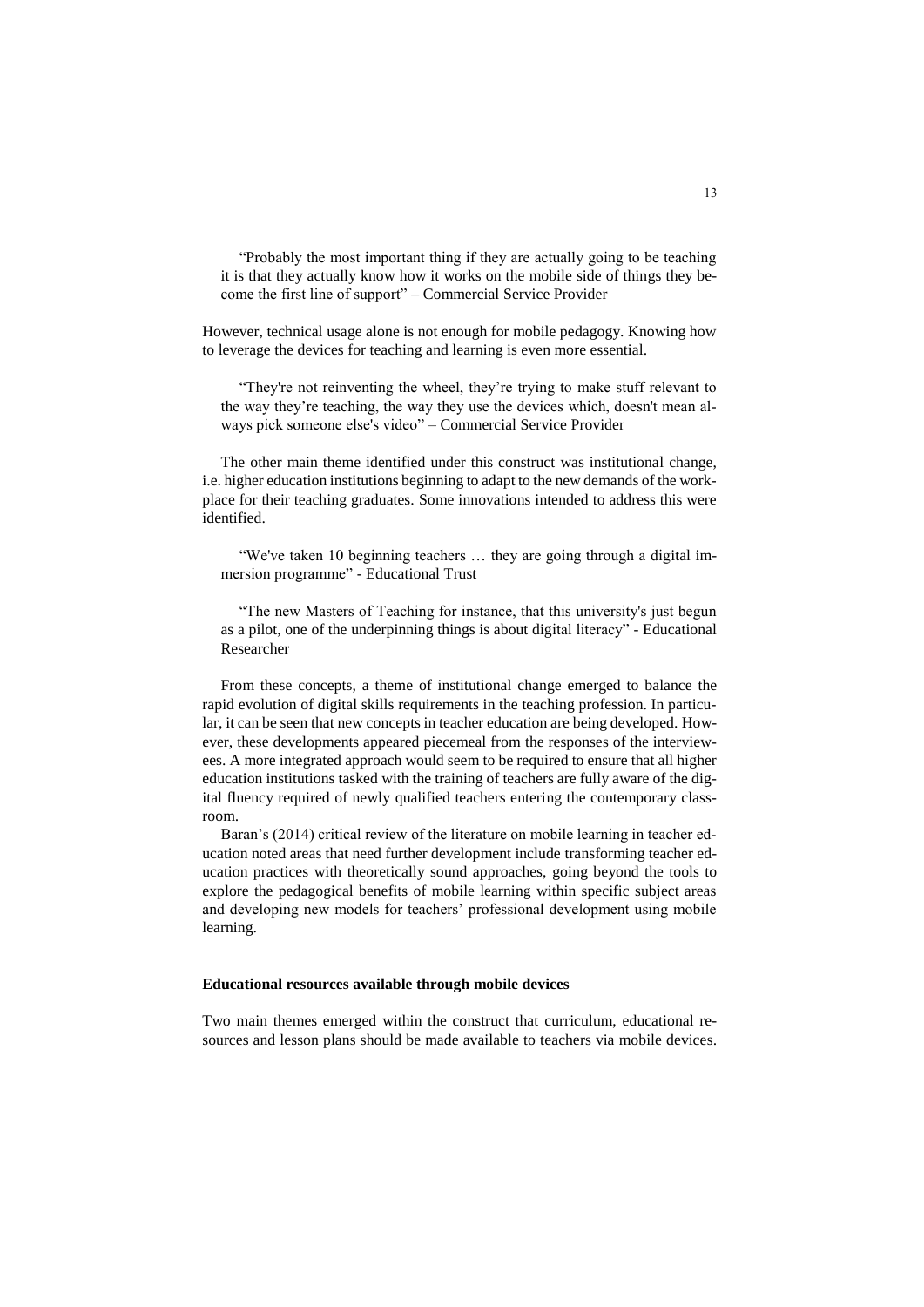These were sharing mechanisms and creative rights. Some aspects of sharing were seen as straightforward:

"The curriculum in New Zealand and educational resources are available already online so that makes them available via mobile devices" - Educational Researcher

However, there were also concerns about whether what was shareable was necessarily relevant. There was also some skepticism of the value of making lesson plans available.

"A lesson plan is only as good as the teacher teaching it and the class you're teaching it with, so a lesson plan is never a Silver Bullet." – Educational Researcher

The issue of creative rights was also raised. This was seen as important by a number of interviewees to ensure that the correct copyright status was conferred on shared material. This requires an understanding of creative commons licensing by both producers and consumers.

# *Technical Themes*

## **Connectivity and equity**

Discussion around equitable access to connectivity centred on two aspects, First, definitions of what equity actually means (characteristics), and second, how such equity can be implemented. There was a consistent view that access to ICTs is becoming as much of a basic human right as many other aspects of modern societies.

"Technology should be a right that we are able to extend access to much in the same way as health care and education" – Industry Organisation

Further to that assumption, a definition of equity provided by one of the interviewees was that no-one is left behind

"all boats rise on the same tide…if we're doing something for someone we're doing it for everyone" – Educational Researcher

There was also awareness that there were several root causes of inequity and that these all need to be taken into account.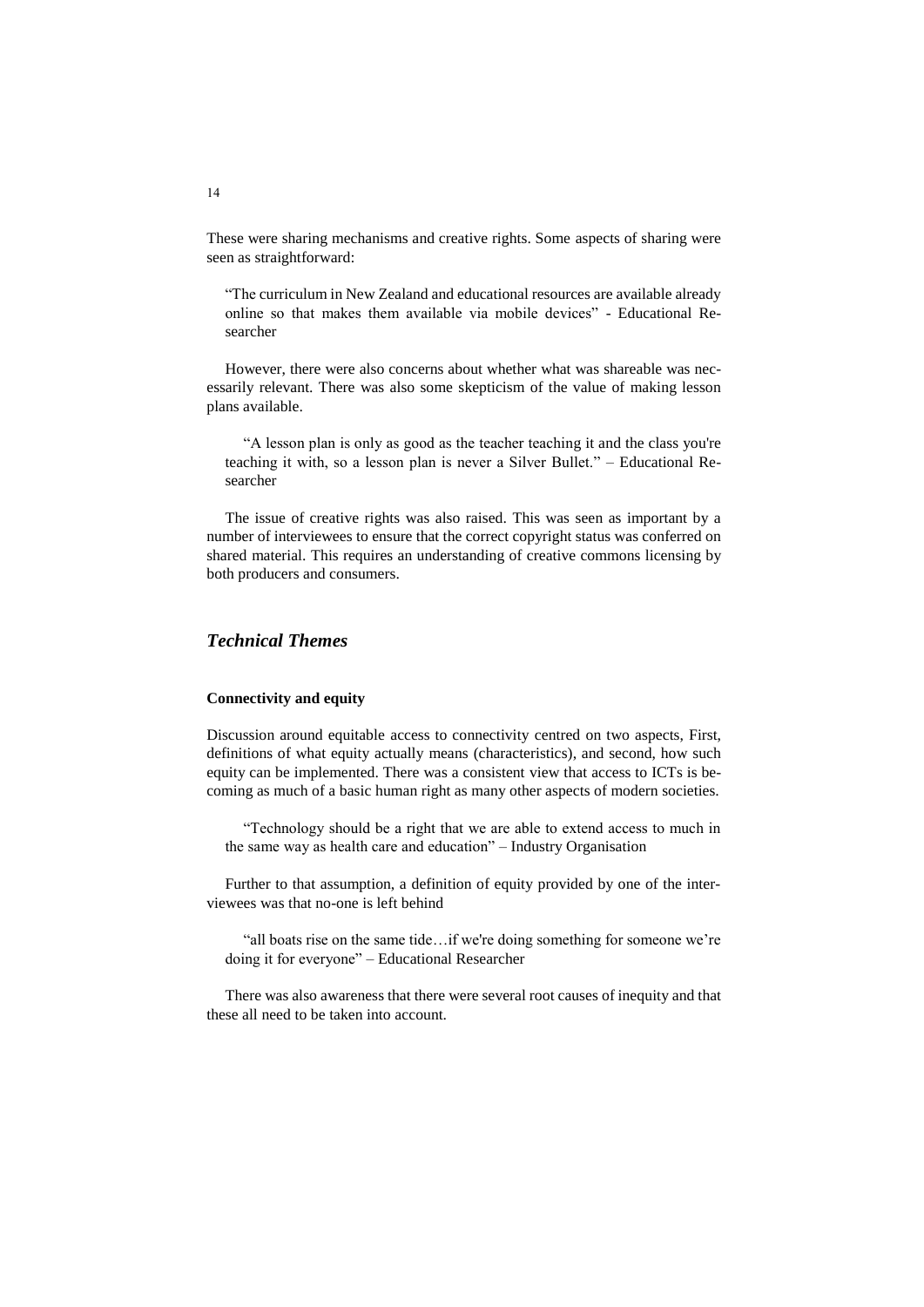"There needs to be a general consciousness around ensuring that a lack of equity doesn't creep in for whatever particular reason that could be geographical it could be demographical" – Crown Agency

The assumption here was that equity needed to be entirely consistent. There was, however, a contrary view when it came to actual implementations that there would always be an element of compromise

"Most of society want to go ahead but you can't because this group haven't got access, stopping everybody" – School

In essence, then, in terms of implementation of connectivity in an equitable manner, the intention is universal coverage.

"No matter where you are you going to get fibre, you going to get your network up-graded, you are going to have a wireless overlay"– Ministry of Education

However as noted earlier there will be some areas with limited connectivity due to geography. It was also noted by more than one interviewee that a number of initiatives that have taken, or are taking, place rely on some kind of short term investment funding.

"Subsidies are unsustainable over the long run" – Local Government Organisation

The themes in this construct suggest that equitable access to connectivity raises questions not only about how equality of access can not only be provided but how it can be sustained over the longer term. Major higher education institutions have tended to be at the forefront of connectivity initiatives. However even if on-campus connectivity for mobile devices is fast and reliable, institutions need also be aware of the ability of their students to make mobile connections when off campus, particularly for those institutions who operate distance learning programmes. Warschauer & Matuchniak (2010) also make the point that access is only part of the equity debate, that the way that devices are used in teaching and learning also contributes to the level of equity in outcomes.

#### **Mobile communication and management**

The main themes that emerged in this context, continuity of service in a disaster and efficient use of mobile services in disaster situations, were very much localised to the New Zealand context, but other nations in the Asia Pacific region (Japan, for example) have faced severe natural disasters. In the aftermath of the Christchurch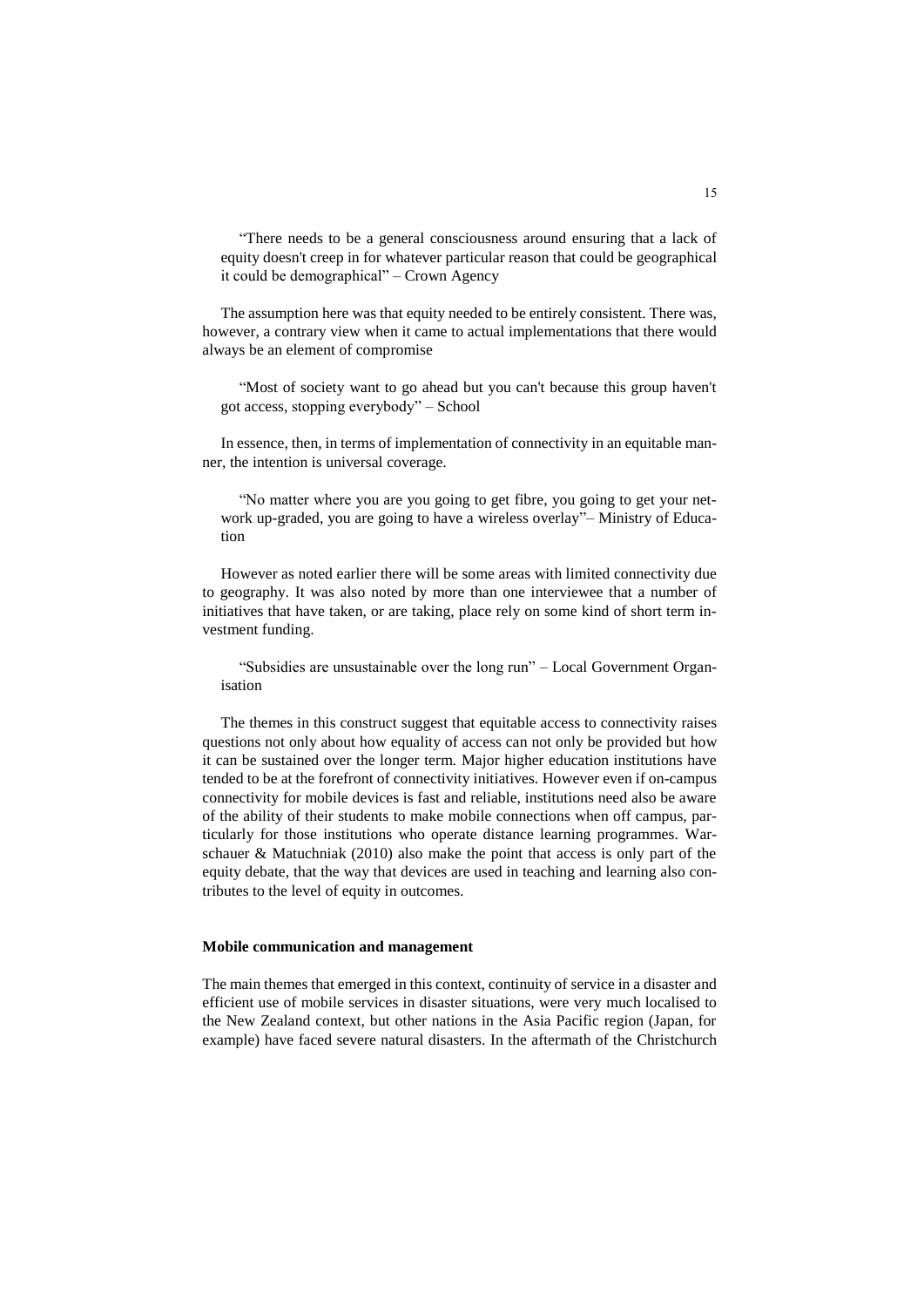earthquake in 2011, all schools were temporarily closed, and all the students from nine of the city's 163 schools had to be relocated to other local schools because their own schools were too badly damaged to reopen (Ham, Cathro, Winter & Winter, 2012.) In addition, over 1,000 school students became 'refugees' in the neighboring region of Otago, with others dispersed to even more distant areas of the country (Lewis, 2011.) Many buildings on the University of Canterbury campus were damaged and classes had to be relocated to temporary sites. Fortunately, mobile communication supported continuity. The University, for example, made extensive use of mobile social media (Dabner, 2012.)

"The continuity of education in Christchurch showed good role models on how some schools managed really well because they did have their work out there on the web, in the cloud, and others didn't" - School

ICT can contribute positively in post-earthquake recovery by enabling civic participation (Mitomo, Otsuka, Jeon & Cheng, 2013.) The same effect is observable in educational participation.

"Even if the school itself wasn't functional the teacher was functioning" – Local Government Organisation

The message for higher education around mobile communication and management is that institutions need to ensure that they have a robust infrastructure in place, as well as a policy for mobile communications with their students and staff in the event of an emergency.

## **Safe, responsible and healthy use of mobile technologies**

Themes in this construct were primarily issues about digital citizenship, but also some practical issues around health and safety. These themes therefore cover both social and physical concepts of safety. Digital citizenship was defined as being much broader than just issues of on-line safety.

"Digital citizenship is more than just safe and responsible use. It's actually being deeply critical and aware of what's out there and how other people use these things" - Educational Researcher

In addressing potential health risks, there were frequent references to relying on expert advice on the safety or otherwise of technologies such as Wi-Fi networks. The issue of personal choice was also raised in this context, in that any parent who wished to send their child to a school where they were not exposed to electromagnetic radiation should be free to do so. In one New Zealand school, parents have campaigned successfully to have Wi-Fi removed due to fears about possible cancer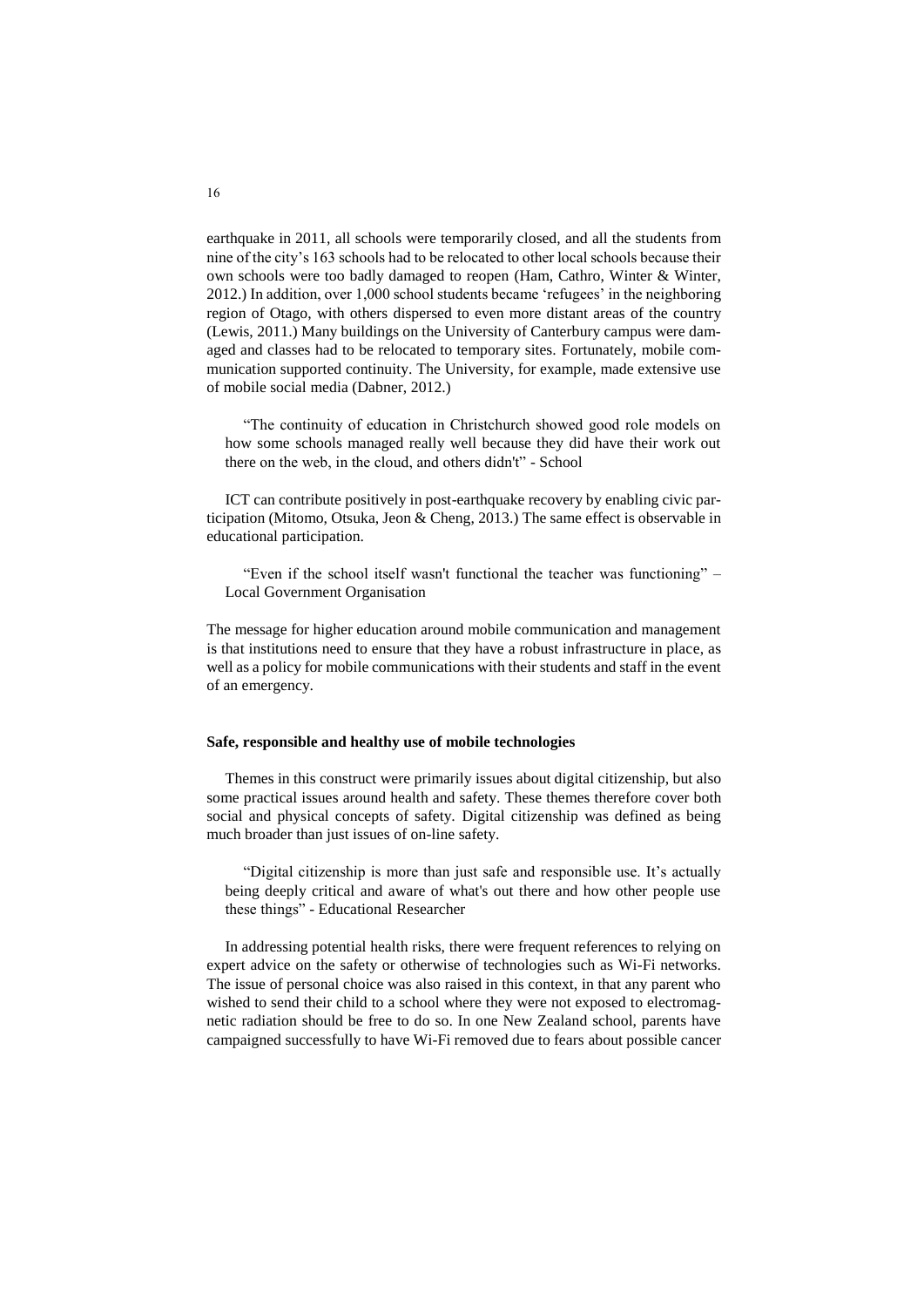risks (National Business Review, 2013.) However, a number of interviewees raised the inescapable issue of background levels of electromagnetic radiation that would be beyond the control of schools even if they did not install their own wireless networks. These may occur both at home and in the general environment, even in schools where there is no on-site wireless network.

"Parents have far more dangerous devices going on in their homes than is happening in the schools" - Educational Trust

"At […] school there is something which affects their wireless and it's just this massive band of frequency … so even if that school had no wireless network, students are still getting it. There's not a lot that they can do." – Commercial Service Provider

Although such controversies have been less visible in higher education, with parental concern being less of a factor, the same health and safety issues still need to be constantly monitored, so that policies and practices can be updated if necessary to respond to any relevant new evidence that may be brought to light.

# *Organisational Themes*

#### **Creating or updating mobile learning policy**

The first construct related to governments creating or updating mobile learning policies. The main themes that emerged from this question were differing philosophical viewpoints on policy, and also how global and local forces acted differently on policy. The philosophical debate centred on whether policies like having mobile devices in the classroom should be mandated. However, in practice it seemed that local policies were driving change.

"That's all been taken out of the hands of government. People are just using things and so I think it's not a government policy … a local policy, perhaps" - School

Local policies are often derived from common templates provided by relevant organisations, giving a national flavour. In New Zealand, NetSafe (2010) has developed a set of policy templates that schools can adapt to their own needs.

"A lot of schools start their policies off a NetSafe one because they can generate one quite quickly … very generic but it's New Zealand generated." – Commercial Service Provider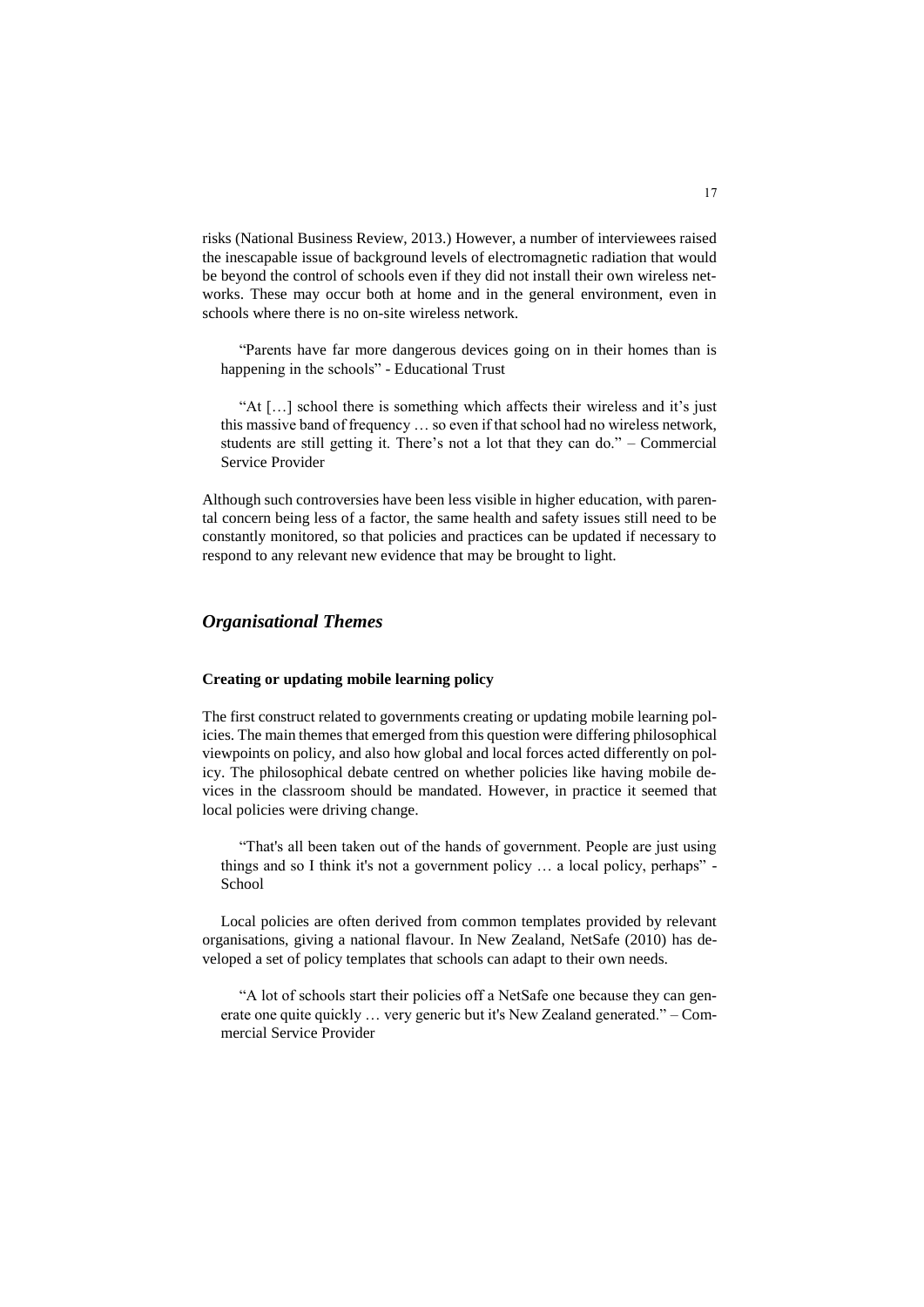As Duncan-Howell & Lee (2007) suggest, in reviewing a number of mobile learning policy initiatives, policy formulation in higher education institutions tends to be on an ad hoc, per institution or even per department basis, but across the sector, they also note that changing roles of both students and teachers, driven by mobile learning technologies, are inevitable.

## **Advocacy, leadership and dialogue**

Within this construct, raising awareness and advocacy roles emerged as the main themes. It is a common belief that governments should promote internet usage by themselves and others (Pélissié du Rausas et al, 2011.) It follows, perhaps, that other organisations, including educational ones, should do likewise in appropriate contexts, such as the use of this infrastructure for mobile learning.

The need for awareness of mobile learning to be raised through advocacy, leadership and dialogue was acknowledged by all of the interviewees. Indeed, many of them saw a major part of their role as addressing this aspect of policy. Perhaps the most important aspect of dialogue highlighted during the interviews was that which takes place between schools and parents.

"You have to involve parents really early, have to talk to them and meet them and discuss, because all of those questions about policies come up. How are you going to filter the Internet? How are you going to deal with broken devices or stolen devices?" – Commercial Service Provider

One of the most interesting responses that emerged around advocacy and leadership was the way that it is often the students, rather than the staff, who demonstrate this in the classroom:

"They start sharing with each other, they start helping each other, those different experts arise in the classroom" – Educational Researcher

This is one of the pedagogical impacts of the move towards mobile devices in the classroom, and is one of those that impacts in higher education not only through changing requirements in teacher training but also in how higher education institutions will need to respond to new generations of school leavers, experienced in digital and collaborative learning, entering more traditional university lecture halls with different expectations of teaching and learning than their predecessors.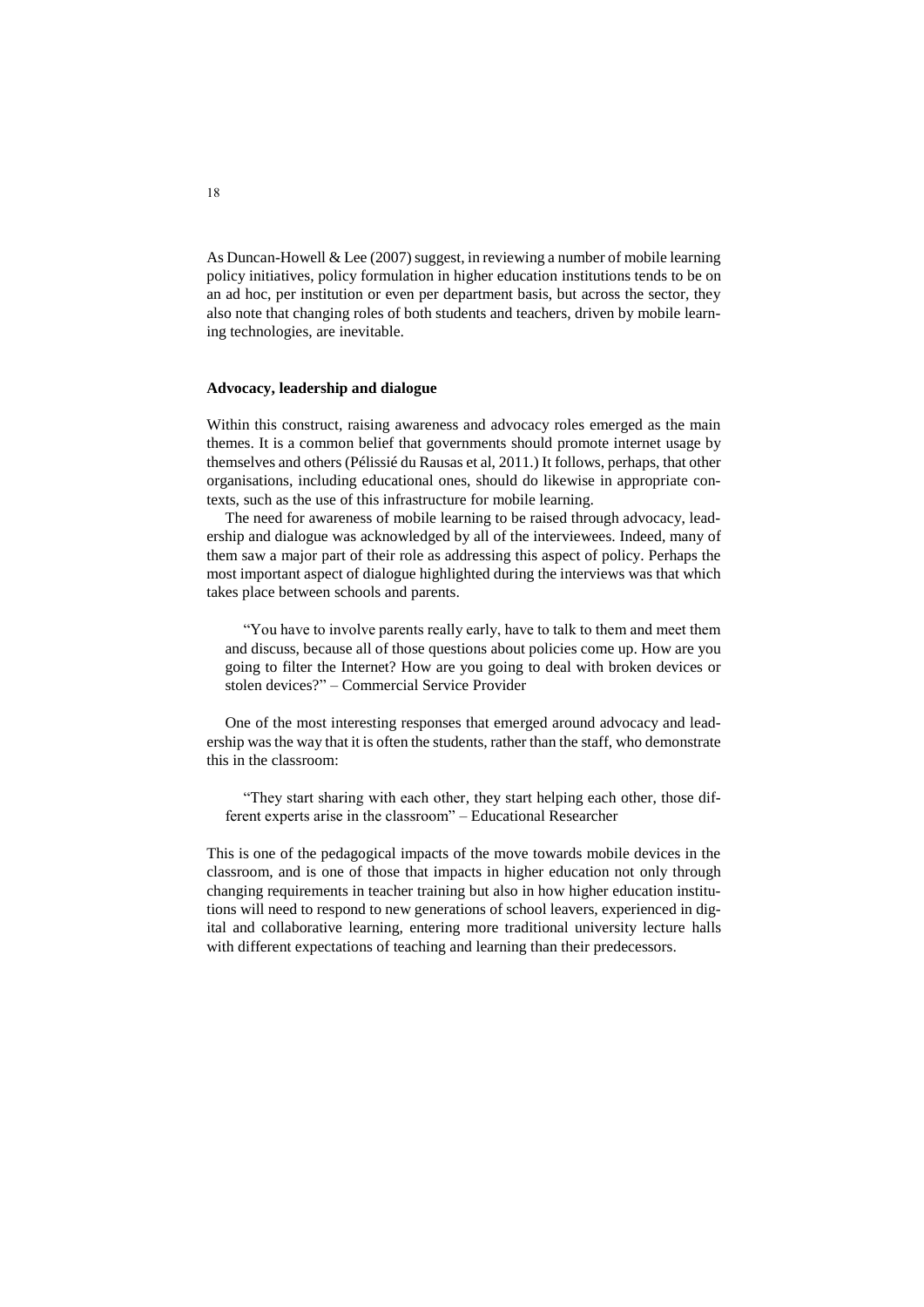## **Conclusion**

This chapter has addressed the specifics of New Zealand's experiences of mobile learning policy but mapped it to international policies and frameworks. The main research question was 'How is mobile learning policy formulated and enacted in New Zealand schools?' Key factors identified have been a medium intervention policy to ensure equity of access to educational broadband, various models of device provision depending on context, the ability for local stakeholders to drive forward their own policies and awareness of the institutional changes required to ensure that digital tools can actually lead to improvements in teaching and learning. Issues that may cause particular difficulty in making policy include health and safety concerns around wireless networks and the challenges of ensuring equity across all geographical areas, demographics and cultures within a nation. One particular area of interest that emerged was the use of mobile communications to support learning in disaster situations.

A further sub question was: 'What are the likely impacts of school policies on mobile learning in higher education?' Two major areas of impact were discussed. One was the need for higher education institutions to begin training all teachers to be prepared for mobile learning in the classroom. The other was the need for those same institutions to be pedagogically prepared for the same cohort of students as they progress through the education system into higher education, including having suitable policies in place to ensure equity of access for all students and reliable communication channels during disruptive events such as natural disasters. Despite the major differences between societies in the region, all of these ideas can usefully inform policy at all levels of education in other Asia Pacific nations.

## **References**

Altbach, P. & McGill Peterson, P. (Eds.). (1999). *Higher Education in the 21st Century: Global Challenge and National Response*. Annapolis Junction, MD: IIE Books.

Baran, E. (2014). A Review of Research on Mobile Learning in Teacher Education. *Educational Technology & Society, 17*(4), 17-32.

Bauer, J., Kim, J. & Wildman, S. (2005). An integrated framework for assessing broadband policy options, *Michigan State Law Review, 21*.

Cava-Ferreruela & Alabau-Muñoz. (2006). Broadband policy assessment: A cross-national empirical analysis. *Telecommunications Policy, 30*(8).

Chang, H-J. (2010). 23 Things They Don't Tell You About Capitalism. London: Allen Lane. Chorus. (2015). About UFB. Retrieved from: <https://www.chorus.co.nz/ufb>

Coalition. (2013). *The Coalition's Policy for E-Government and the Digital Economy*. Retrieved from: [http://www.malcolmturnbull.com.au/assets/Coalitions\\_Policy\\_for\\_E-Govern](http://www.malcolmturnbull.com.au/assets/Coalitions_Policy_for_E-Government_and_the_Digital_Economy_%282%29.pdf)[ment\\_and\\_the\\_Digital\\_Economy\\_%282%29.pdf](http://www.malcolmturnbull.com.au/assets/Coalitions_Policy_for_E-Government_and_the_Digital_Economy_%282%29.pdf)

Condie, R. & Munro, B. (2007). *The impact of ICT in schools – a landscape review*. Becta.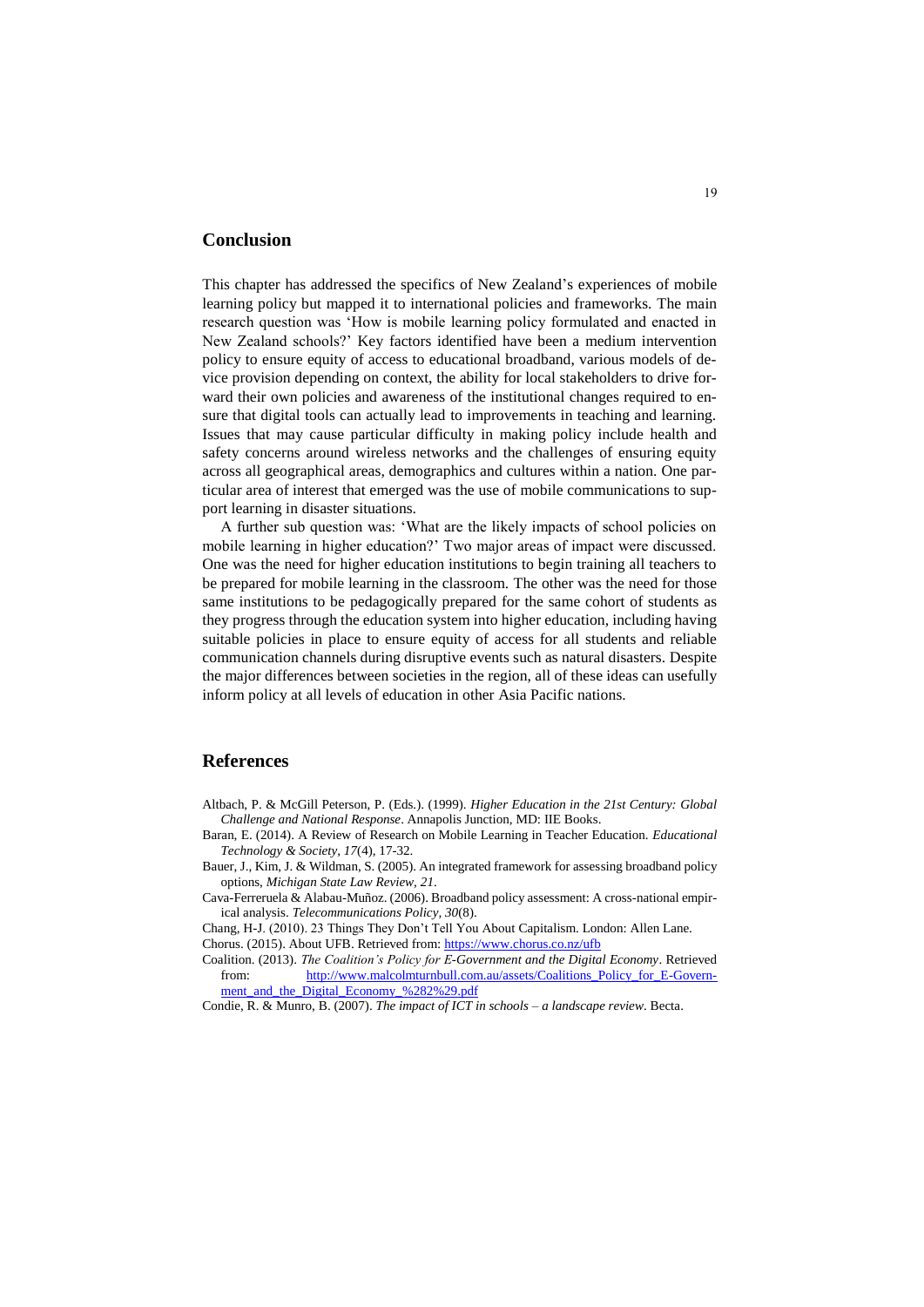- Crow, T. & Parsons D. (2015). A Mobile Game World for Māori Language Learning. In *Proceedings 14th World Conference on Mobile and Contextual Learning (mLearn 2015).* pp. 84-98. Springer.
- Crown Fibre Holdings. (2013). *In Education*. Retrieved from[: http://www.crownfibre.govt.nz/us](http://www.crownfibre.govt.nz/users-of-ufb/about-education/)[ers-of-ufb/about-education/](http://www.crownfibre.govt.nz/users-of-ufb/about-education/)
- Dabner, N. (2012). 'Breaking Ground' in the use of social media: A case study of a university earthquake response to inform educational design with Facebook. The Internet and Higher Education, 15(1), 69–78.
- Dede, C. (2007). Transforming Education for the 21st Century: New Pedagogies that Help All Students Attain Sophisticated Learning Outcomes. *NCSU Friday Institute*. Retrieved from: [http://thenetwork.typepad.com/files/dede\\_21stc-skills\\_semi-final.pdf](http://thenetwork.typepad.com/files/dede_21stc-skills_semi-final.pdf)
- Duncan-Howell, J. & Lee, K-T. (2007). M-learning: Finding a place for mobile technologies within tertiary educational settings. In *Proceedings ASCILITE 2007*.
- Queensland University of Technology European Commission. (2015). *Digital Agenda for Europe*. Retrieved from<http://ec.europa.eu/digital-agenda/>
- Fishman, J. (2007). What do you lose when you lose your language? In: Cantoni G. (Ed.), *Stabilizing Indigenous Languages*. Northern Arizona University.
- Gibbons, M. (1998). *Higher Education Relevance in the 21st Century*. World Bank.
- Gillard, H., Mitev, N., & Scott, S. (2007) ICT Inclusion and Gender: Tensions in Narratives of Net-work Engineer Training. *The Information Society, 23*, 19-37
- Ham, V., Cathro, G., Winter, M. & Winter J. (2012). Evaluative study of co-located schools established following the Christchurch earthquake. *Education Counts*. Retrieved from: <http://www.educationcounts.govt.nz/publications/schooling/115174>
- Henderson, J. (2014). Is NZ hi-tech industry starting to address gender imbalance? *Techday*. Retrieved from [http://techday.com/it-brief/news/is-nz-hi-tech-industry-starting-to-address-gen](http://techday.com/it-brief/news/is-nz-hi-tech-industry-starting-to-address-gender-imbalance/183082/)[der-imbalance/183082/.](http://techday.com/it-brief/news/is-nz-hi-tech-industry-starting-to-address-gender-imbalance/183082/)
- Krathwohl, D. (2002). A Revision of Bloom's Taxonomy: An Overview. *Theory into Practice, 41*(4), 212-8.
- Lewis, J. (2011). 1010 refugee pupils swell schools' rolls. *Otago Daily Times*. [http://www.odt.co.nz/regions/otago/150423/1010-refugee-pupils-swell-schools-rolls.](http://www.odt.co.nz/regions/otago/150423/1010-refugee-pupils-swell-schools-rolls)
- McKenzie, T. (2014). *The Challenges and Opportunities of Using Mobile Devices to Attain Māori Language Proficiency*. Victoria University of Wellington PhD Thesis. Retrieved from http://researcharchive.vuw.ac.nz/xmlui/bitstream/handle/10063/3291/thesis.pdf
- Māori Language Commission. (2000). *Promoting Positive Attitudes to the Māori Language in the Classroom*. Retrieved from: [http://www.tetaurawhiri.govt.nz/english/pub\\_e/classroom/book](http://www.tetaurawhiri.govt.nz/english/pub_e/classroom/booklet.shtml)[let.shtml](http://www.tetaurawhiri.govt.nz/english/pub_e/classroom/booklet.shtml)
- Mitomo, H., Otsuka, T., Jeon, S. & Cheng, J. (2013). The role of ICT and mass media in postdisaster restoration and recovery progress: A case of the Great East Japan Earthquake, In: *24th European Regional Conference of the International Telecommunication Society*.
- Ministry of Education. (2013). *Ultra-fast Broadband in Schools*. Retrieved from: http://www.minedu.govt.nz/theMinistry/EducationInitiatives/UFBInSchools.aspx
- Murphy, A. & Farley, H. (2012). Development of a framework for evaluating the impact and sustainability of mobile learning initiatives in higher education. In M. Brown, M. Hartnett, & T. Stewart (Eds.), *Future Challenges, Sustainable Futures: Proceedings of the 29th ASCILITE Conference* (pp. 678-680). Wellington, New Zealand: ascilite.
- National Business Review. (2013). *Manawatu school removes wi-fi over cancer fear*. Retrieved from [http://www.nbr.co.nz/article/manawatu-school-removes-wi-fi-over-cancer-fear-ck-](http://www.nbr.co.nz/article/manawatu-school-removes-wi-fi-over-cancer-fear-ck-150478)[150478](http://www.nbr.co.nz/article/manawatu-school-removes-wi-fi-over-cancer-fear-ck-150478)
- National Research Council. (2011). *Assessing 21st Century Skills: Summary of a Workshop*. Committee on the Assessment of 21st Century Skills. Board on Testing and Assessment, Division of Behavioral and Social Sciences and Education. (J.A. Koenig, Rapporteur) Washington, DC: The National Academies Press.